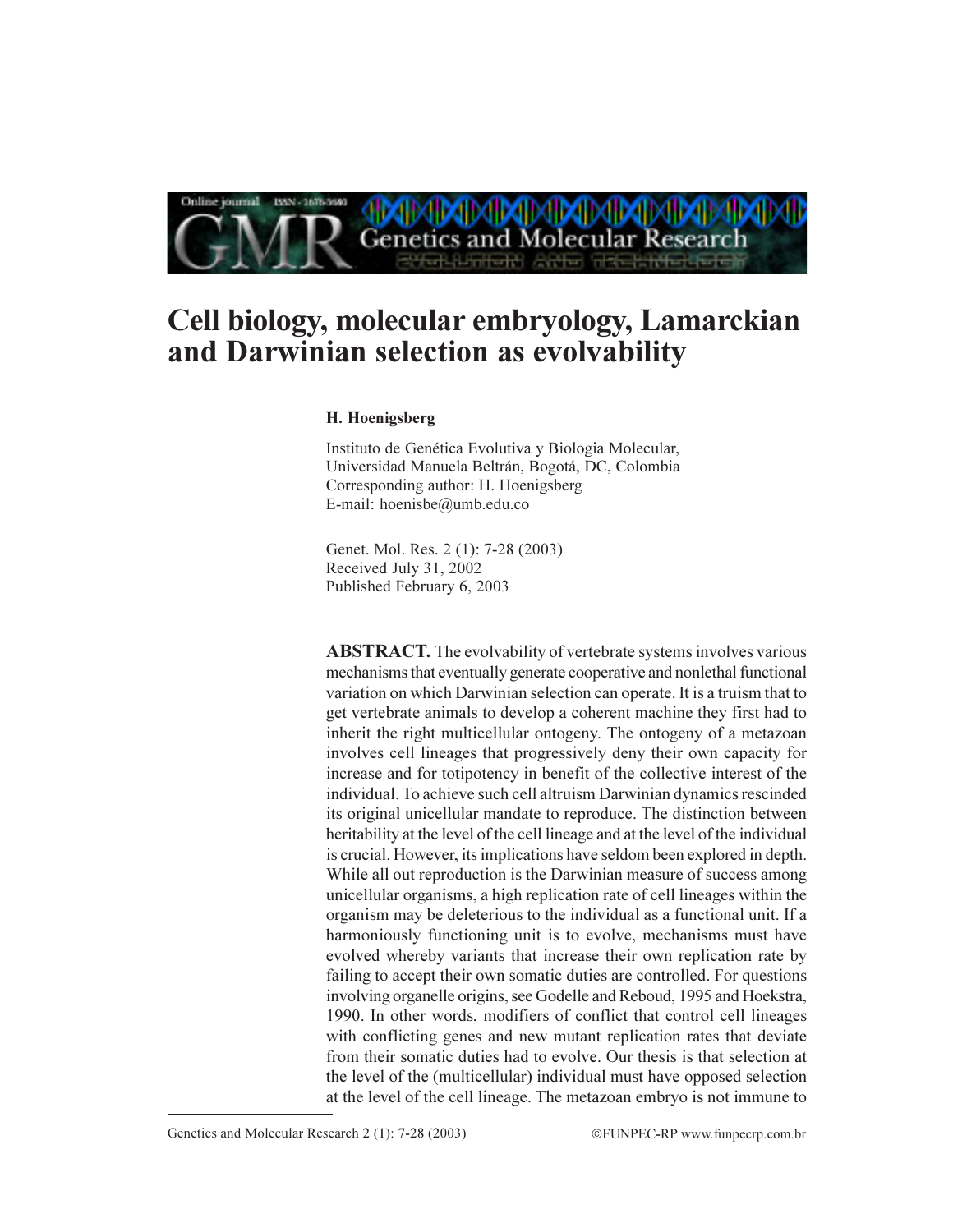this conflict especially with the evolution of set-aside cells and other modes of self-policing modifiers (Blackstone and Ellison, 1998; Ransick et al., 1996). In fact, the conflict between the two selection processes permitted a Lamarckian soma-to-germline feedback loop. This new element in metazoan ontogeny became the evolvability of the vertebrate adaptive immune system and life as we know it now. We offer the hypothesis that metazoan evolution solved this ancient conflict by evolving an immunogenetic mechanism that responds with rapid Lamarckian efficiency by retaining the ancient reverse transcriptase enzyme (RNA<sup>®</sup> DNA copying discovered by Temin in 1959 (see Temin, 1989) and found in 1970 in RNA tumor viruses by Temin and Baltimore), which can produce cDNA from the genome of an RNA virus that infects the cells. It seems that molecular Lamarckism can survive (Lewin, 1993).

Key words: Evolvability process, Lamarckian selection, Darwinian selection, Cell biology, Molecular embryology

# **INTRODUCTION**

The capacity of a multicellular process to evolve, its evolvability, is principally applied to generating cooperative and nonlethal functional variation, on which selection can operate. However, the evolvability of unicellular processes operates through quite different modes of action whenever conflicting genomes, resulting from mutation, prevail in uniform environments. Prokaryotes have evolved extremely varied metabolic capacities to compensate their quite limited morphological diversification; in fact, prokaryotes have never evolved true multicellularity. Prokaryotes emphasized adaptive success in large populations as a means of statistical survival, while the metazoan evolution record suggests that these organisms diversified and radiated in small populations. Universal characteristics of animal cells, such as their lack of cell walls and their morphological plasticity in epithelial sheets, tubes and cell masses, indicate that their great diversity of forms may have been a prerequisite for the evolution of metazoa. Notwithstanding the conservation of cellular processes and protein function in eukaryotes, there have been extensive changes in DNA and protein sequences, even among morphologically similar species (Gerhart and Kirschner, 1997).

We can examine some unusual biochemical properties of cellular and developmental systems generally shared by metazoa, which upon analysis of the properties of these systems has revealed several common principles that may have contributed to the evolvability of organisms from a common stock over the past 600 million years.

These devices include flexibility, complex exploratory behavior, developmental robustness, cooperation (cellular and otherwise), and compartmentalization, among others. Cellular and developmental appliances possessing these properties seem to have been selected at different levels (probably at different times) in large part for the physiological and developmental adaptability they provide for the individual organism. In "The Future of Selection" (Hoenigsberg, 2002) we analyzed the various levels of the biological hierarchy: genes, chromosomes, cells, species, and communities, as different survival entities that require different heritable variations in fitness in order to function as units of selection in the evolutionary process.

Genetics and Molecular Research 2 (1): 7-28 (2003) www.funpecrp.com.br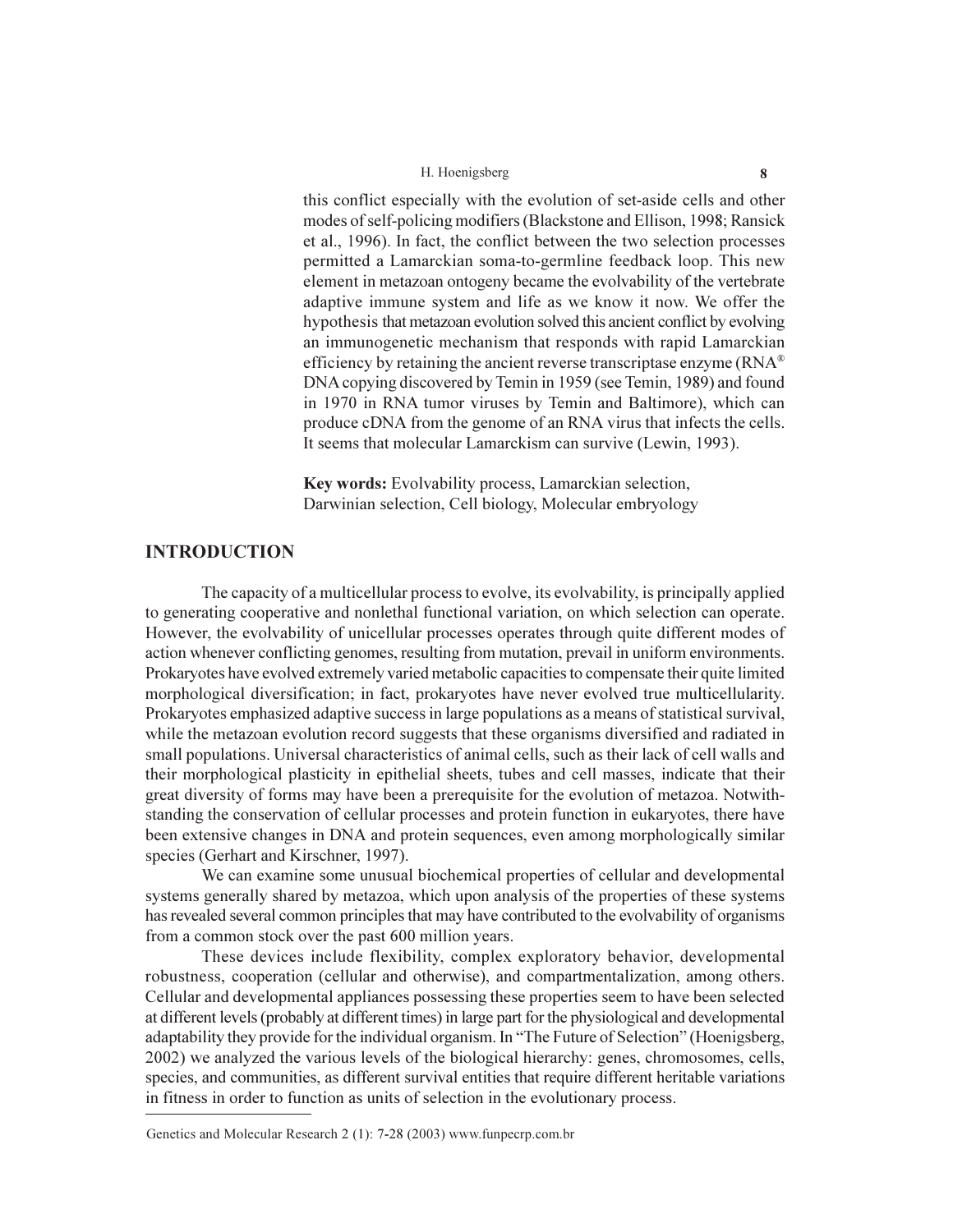### THE MODERN SYNTHESIS AND WEISMANN'S DOCTRINE

The classic, though erroneous view, has the zygote producing somatic cells via mitosis, and germ cells via meiosis. Thus, genetic variation arising during the course of ontogeny cannot be inherited. Heritable variation only occurs in the zygote or during the reduction division of gametogenesis. This is Weismann's doctrine: the germline and the soma were separated to make it possible to understand genetics, and hence Darwinian Evolution, without understanding development. To understand individuality all one had to do was to consider the adult individual as a discrete unit, with heritability limited to a very small group of genetically, more or less homogeneous cells.

Multicellular organisms are composites. Individuals are composed of cells capable of division and of variation. Inside eukaryotic cells there are organelles capable of reproduction and variation. In some cases these individuals are units of selection able to condition fitness and differential survival where selfish genes and cooperating gene systems exist as gene sequences in nuclei. Thus, multicellular systems have developed mechanisms to cope with incoming viruses and bacteria that unicellular organisms can avoid. The devastating effect of parasites that enter the multicellular individual can jeopardize reproduction at the onset because only a few cells of the clonemates retain the capacity of giving rise to a new multicellular individual. On the other hand, a unicellular alga dividing by mitosis produces a clone of daughter cells, each of which is capable of giving rise to a new multicellular individual. An encounter with parasites does not have a lethal effect in the latter; other cells of the clone can take over. The irreversible differentiation of cells to purely somatic functions denies a lineage the capacity to produce a new organism and to defend itself from infectious diseases. Thus, it is probable that infectious diseases have been the main, if not the only selective force involved in the evolution of multicellular immune systems. Metazoan evolution solved its fragility by evolving an immunogenetic mechanism that responds with rapid Lamarckian efficiency by retaining the ancient reverse transcriptase enzyme (RNA® DNA copying) discovered by H. Temin (1959, see Temin, 1989), called reverse transcriptase, and found in 1970 in RNA tumor viruses by Temin and Baltimore, of an innocuous retrovirus that can produce DNA copies of the genome of another RNA virus that infects the cells.

### **DOWNLOADING RNA GENETIC BLUEPRINTS TO DNA**

In 1997 a publication in Nature by the group of Rolf Zinkernagel (Bachmann et al., 1997) showed that certain animal cells that have the reverse transcriptase enzyme of an innocuous retrovirus could produce DNA copies of the genome of another RNA virus that infected the cells. This extraordinary discovery implies that reverse transcriptase enzymes encoded by retroviruses can make DNA copies of other RNA molecules present in the host cell. Thus, the free retrotranscripts (cDNA) of cellular genes could be produced from mRNA templates. In essence this is the somato-germline theory (SGT) of evolution for the immune system (proposed by Ted Steele in 1981).

The evolutionary process, in terms of the Darwinian survival of the fittest immune system, maintains that infectious diseases have been the principal selective force in the evolution of the vertebrate immune system. If this is true, then the immunoglobulin (Ig) genes, which are responsible for encoding antibodies, are transmitted to progeny via the germ cells and their preservation is dictated by the same Darwinian rules of fitness that apply to other genes. The problem with this general mechanism is that some animals do not possess an adaptive immune system. For example, hagfish and lamprevs do not have an adaptive immune system; they do not have Ig variable  $(IgV)$  or

Genetics and Molecular Research 2 (1): 7-28 (2003) www.funpecrp.com.br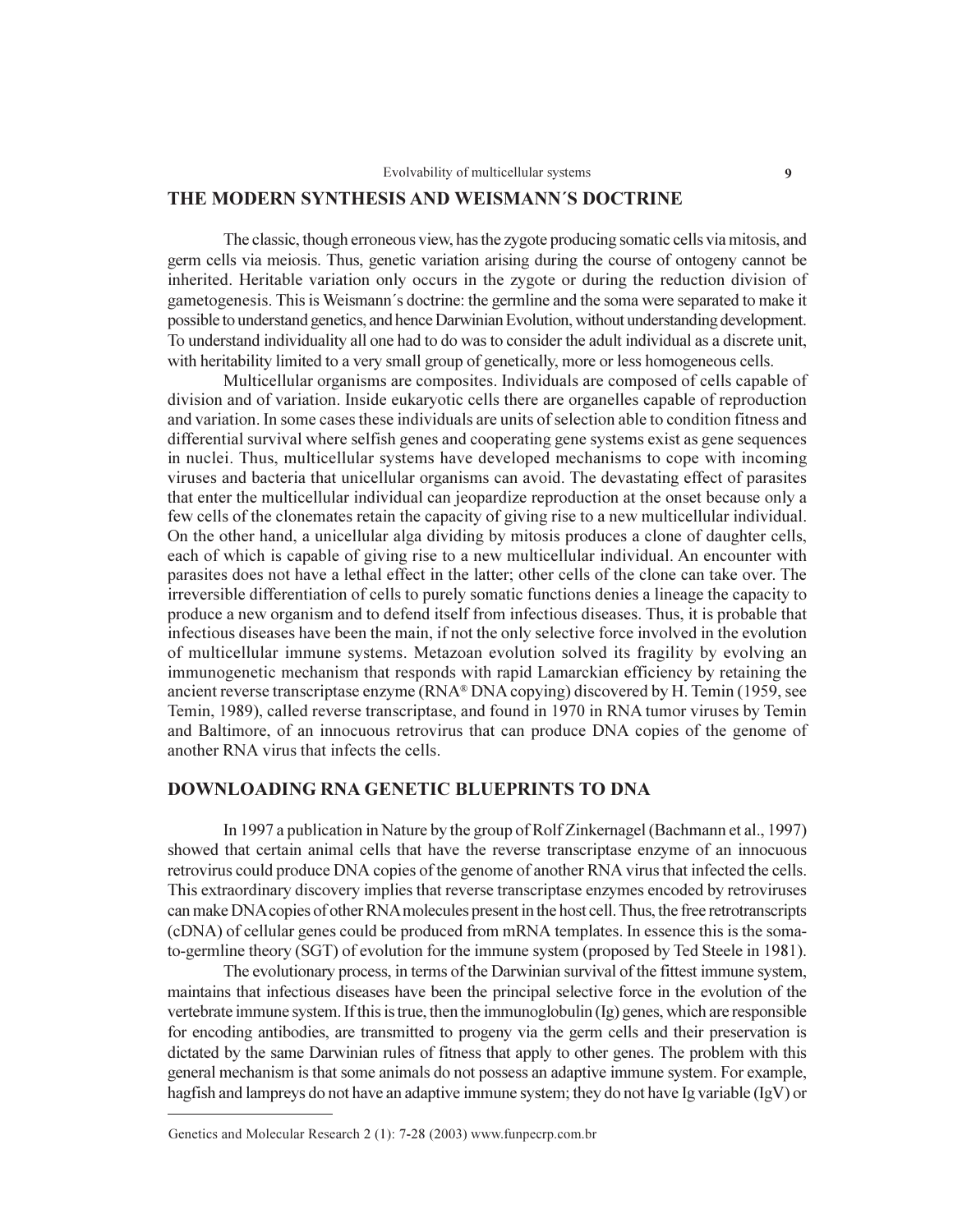T cell receptor (TCR) genes (Steele et al., 1998). On the other hand, cartilaginous fish (sharks and rays), that arose at least 400 to 500 million years ago, do have genes corresponding to IgV or TCR genes (Litman, 1996). The main elements of the adaptive immune system of higher warmblooded vertebrates can even be found in cold-blooded vertebrates (fish). They all have the capacity to: 1. make a very large repertoire of antibodies and T cells; 2. to build an enhanced memory response when a new infection penetrates, and 3, to maintain self-tolerance.

It is apparent that in the transition from cold-blooded cartilaginous fish to the warmblooded land animals the immune system has become more complex.

The point we want to make is that for the transition from unicellularity to multicellularity there is an important transition to make. While unicellular organisms have recurred to a reproductive strategy to survive sudden changes in the environment, multicellular organisms had to wait to develop a complex immune system, with genetic variation arising during the course of ontogeny, in order to survive microbial infection. The zygote, by producing somatic cells via mitosis, accumulates a very large probability of getting, among other things, infected.

Heredity is not simply a matter of macromolecules, information and code. We must recognize that knowledge of the molecular mechanics of heredity is not equivalent to knowledge of the units which prove to be heritable. Recognition that developmental processes control heritability focuses the issue of inheritance on questions concerning patterns of developmental determinism. If there are only a few cell divisions intercalated between fertilization and the final determination of the germline in each generation, then the opportunity for heritable variation to arise in the course of ontogeny is small and Weismann's view of the individual as a genetically homogeneous unit is largely vindicated (Buss, 1987). If, however, ontogeny allows embryonic cells to vary and yet still gain access to the gametes, then genetic variation arising during the ontogeny of an individual must be acknowledged as a potentially important source of transmissible variation. In fact, this is the case for organisms with somatic embryogenesis, where a distinct germline is lacking. In these taxa, one cell lineage is capable of somatic function as a stem cell lineage, but it is also competent to give rise to gametes throughout ontogeny (as in plants). This is the case for interstitial cells of Hydra that remain multipotent and mitotically active throughout the life span of the animal (Grayson, 1971; Prasad and Mookerjee, 1986). When local conditions deteriorate, Hydra may be induced to cease asexual reproduction, and instead the interstitial cells differentiate into gametes. However, between each sexual generation a great many number of asexual iterations may occur (Ewer, 1948; Campbell, 1983; Rastogy et al., 1992).

In contrast, organisms with preformistic development, such as *Drosophila*, mice, birds and humans (laboratory animals for the Modern Synthesis) have early embryonic determination of the germline and therefore are animals in which the individual closely approximates a genetically homogeneous unit of selection. The ontogeny of a metazoan generally involves a series of events in which cell lineages progressively deny their own capacity for totipotency to the collective interest of the individual. The question is, how could a taxon evolve such that some cells abandon their own capacity for replication? In fact, that is what happened to some metazoans with preformistic development. However, our point is that it was not the case during their origin.

### THE SOMA-TO-GERMLINE FEEDBACK

Rothenfluh and Steele (1993), Rothenfluh et al. (1995) have provided most of the detailed molecular data for V genes, where DNA sequence structure and germline genes and

Genetics and Molecular Research 2 (1): 7-28 (2003) www.funpecrp.com.br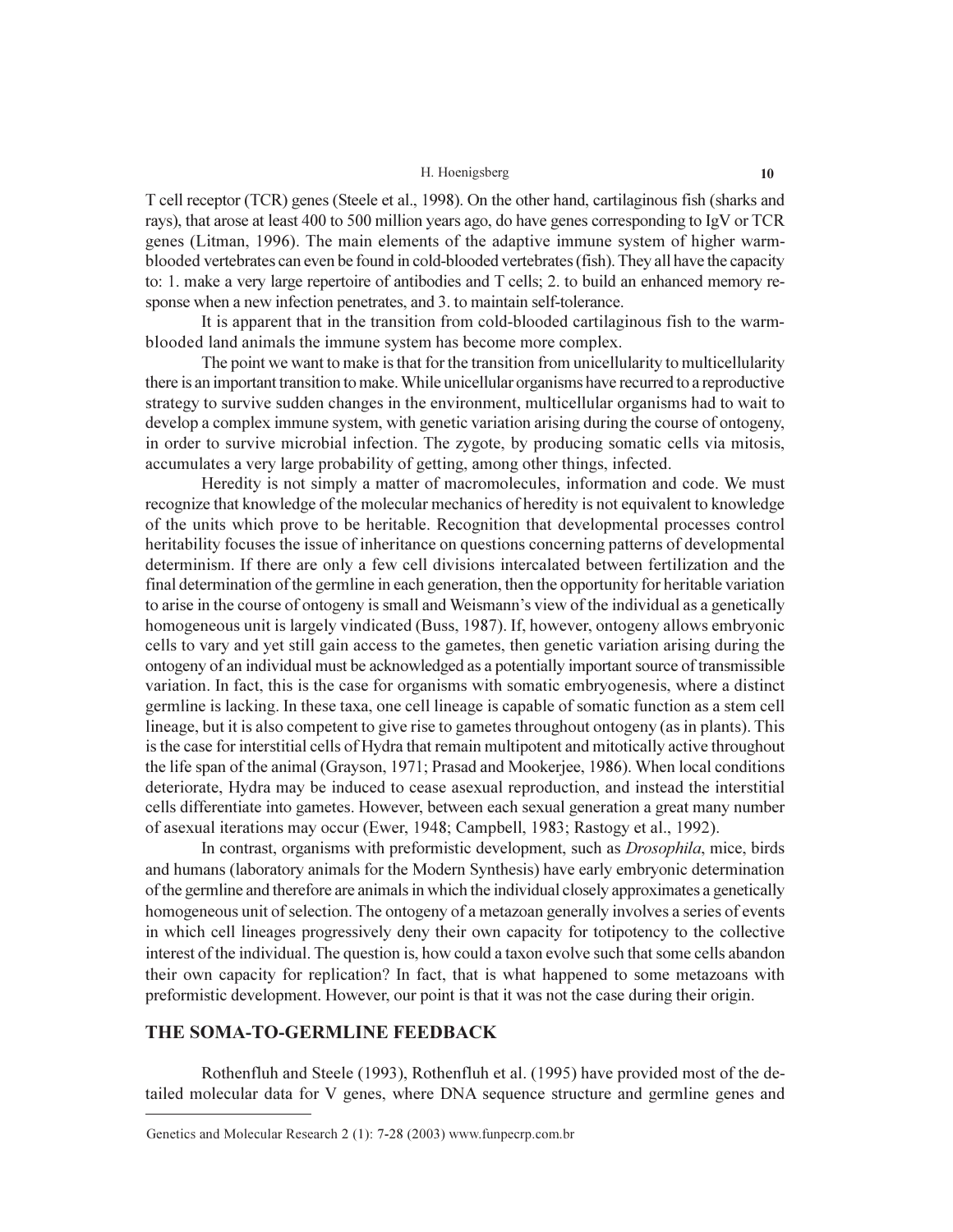pseudogenes appear as evidence of what could have happened in the vertebrate immune system. The nonrandom distribution of recombination errors fits expectation of V genes in soma-togermline feedback, and moreover, exogeneous DNA can be taken up and integrated into genomic DNA and mouse sperm (Spadafora, 1998; Giordano et al., 2000). Moreover, Pollard (1984) discussed Weismann's doctrine as a mistaken paradigm, but he failed to clarify Weismann's great contribution, which was the recognition that heritability is controlled by development.

Developmental patterns that violate Weismann's doctrine were well known when Mendelian genetics was recognized as an important element in Neo-Darwinian theory. Steele (1979) was the first to offer a theory of somatic selection and adaptive evolution to explain the importance of the inheritance of acquired characters. Moreover, Steele's 'Lamarck and Immunity; a Conflict Resolved' (1981) demonstrated the intensity of the controversy.

We are conscious of the emotive atmosphere that embraces Lamarckism even in todays molecular intellectual milieu. In what follows we intend to apply Lamarckism to resolve the impasse of the evolutionary transition between unicellular and multicellular organisms. After all, the history of life is a history of transitions between different units of selection. The transition we focus on here is the one between the early multifunctional cell and the individual. Other transitions must have preceded it.

We maintain that at its origin metazoan ontogeny developed an intensive Darwinian selection in favor of a mechanism that responded to microbial infection. We propose that at that time the mode of development was closer to the model of unicellular algae dividing by mitosis producing a clone of daughter cells in which all descendants were capable of experimenting with transient incipient multicellularity (Xiao et al., 1998). In such early metazoan somatic embryogenesis, although participating with a germline, there was no distinct germline when local conditions deteriorated (as in Hydra), interstitial cells would simply differentiate into gametes. Today we find successful multicellular representatives of the Kingdom Protista (with the exception of the Volvacales) with somatic embryogenic development patterns such as the one we are proposing here.

# **DARWINIAN SELECTION AND THE IMMUNE SYSTEM**

Organisms are exposed to an inexhaustible and implacable attack of potentially invasive pathogenic or innocuous viruses and bacteria. Innocuousness does not imply that the multicellular animal or plant will not have to biochemically respond to the pervasion. A foreign body brings in another life system, which does not necessarily signify coherence. How does the immune system fight such a multitude of relentless wars, some of which are potentially lethal? Moreover, in the course of maintaining a healthy body, the immune system is far from being circumspect. We have evidence of the potential for an all-out war: "immunological warfare" can be so "blind" that it often also battles its own cells and tissues in a vigorous response to fight off foreign invaders. How do organisms quickly make whole armies of new antibodies to fight entirely new microbial invaders?

We can imagine an ancient scene in which a precursor of multicellularity facing such an implacable war with its own limited recourse of somatic embryogenesis (we are assuming that the other modes of development, epigenesis and preformistic, have not evolved yet) had to succumb to or survive the invasive microbial world surrounding it. Natural selection had an urgent task to face, to multiply the new constellation of genes that mutated in favor of pathogen recognition and the regulation of immune responses.

Genetics and Molecular Research 2 (1): 7-28 (2003) www.funpecrp.com.br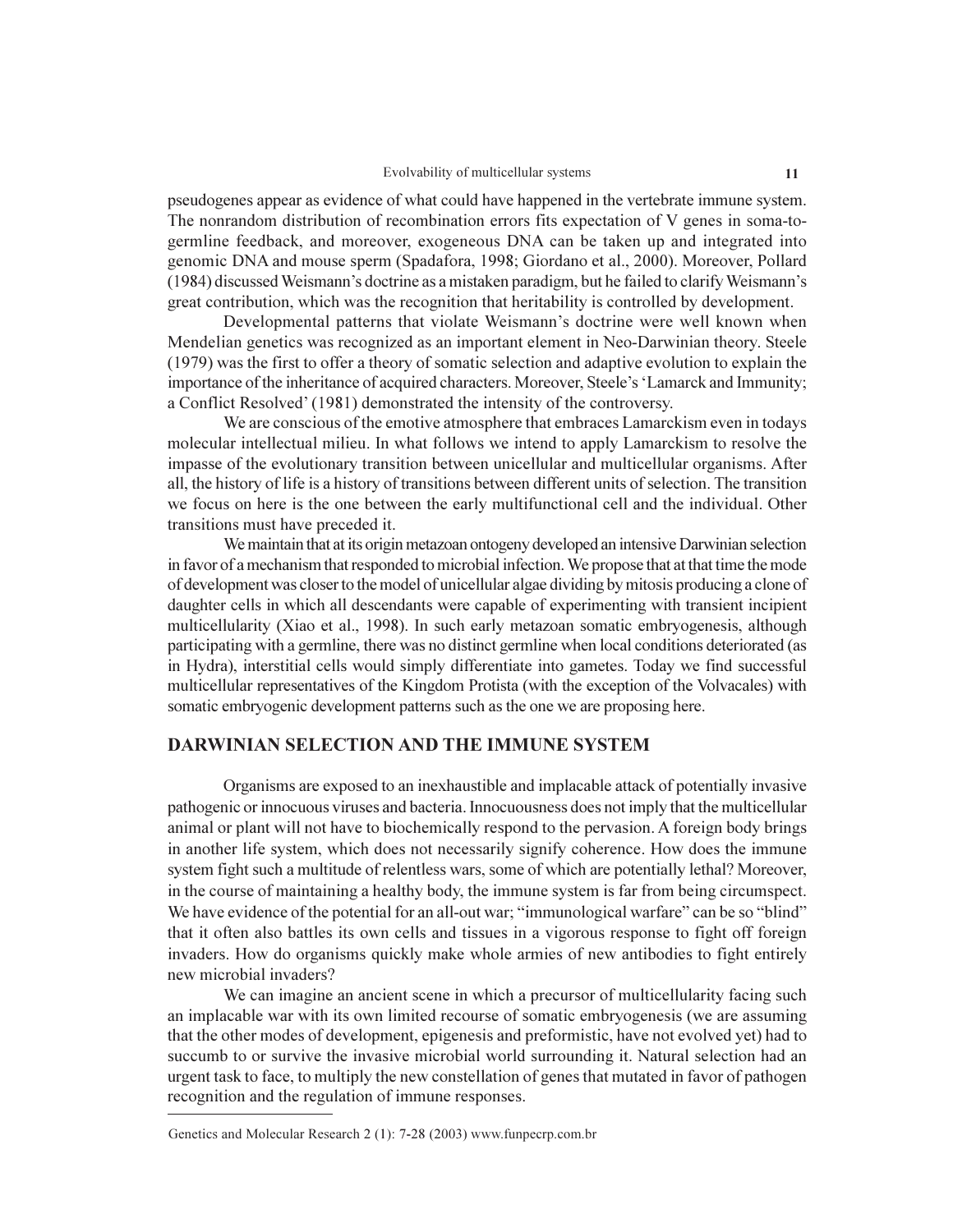1. Natural selection's battle starts during the development of the embryo. The first challenge for the immune system would have to be the cells' own molecular components (self antigens).

2. The first mechanism that should have arisen in the immune response is the one that enables the recognition of microbes. However, this situation presents a fundamental problem for the immune system: to recognize a vast range of foreign pathogens and at the same time to stop short of destroying self.

3. The ontogenetic process had to create by trial and error, thanks to natural selection, the mechanism whereby the interstitial cell multipotent cell lineage becomes something analogous to the immune cell populations of T and B lymphocytes. Strong selective pressures (orthoselection) and time, in favor of alleles that coded for designing interstitial cells made to fight a vast range of foreign pathogens, were presumably the path for an efficient immune system.

4. We propose that a cascade of selected mutants, subjected to the proper stimuli, gave rise to all of the various somatic cell types. Interstitial cells, which in Hydroids can be recognized by their distinctive amoeboid morphology, have been observed to give rise to various somatic lineages, and therefore, could be candidates to harbor mutants destined to initiate lymphocytes. Several researchers (according to Buss, 1987) are actively testing the possibility that the morphological identity of interstitial cells masks an underlying complex of partially differentiated stem cells (lymphocytes).

5. If the above hypothesis turns out to be correct we may have, at this early stage in the evolution of the immune system, the first category of somatic cells, continuously replenished by the differentiation of interstitial cells.

6. The ameboid morphology of differentiated interstitial cells permits the free movement necessary to encounter invading pathogens.

# **GENE SELECTION OR HIERARCHICAL SELECTION**

Both the gene selection is tiew and the hierarchical view are useful for identifying and describing the evolutionary innovations of the somatic immunological phenomena in the first multicellular organisms. To adopt Williams' (1996) and Dawkins' (1976) reductionistic interpretation of genes as the only units of selection, and the other candidates for potential units of selection as merely "vehicles" that transport immortal genes from generation to generation, may not be altogether wrong; it simply does not help to unravel and to identify how evolutionary innovations came about. The most difficult problem is identifying and describing how a particular selfish innovation has channeled subsequent evolution. The sole gene selectionist perspective offers no particular guidance in this respect. The hierarchical view recognizes that both the cell and the individual are viable units of selection.

In other papers we analyzed whether the different levels of the biological hierarchy - genes, chromosomes, cells, species and even communities - constitute different survival entities that require different heritable variations in fitness in order to function as units of selection in the evolutionary process (Hoenigsberg, 2002). For the theory on the origin of the immune system in the first metazoa that we are now offering, we accept the idea that the above mentioned entities retained to varying degrees some of the primordial lower-level identity, where selfish genes were instrumental to better multiply their type. This lower-level unit is the ideal milieu for natural selection's survival of the fittest to dominate evolutionary trends. However, other higher levels became necessary in order to channel evolution in the direction of multicellularity.

Genetics and Molecular Research 2 (1): 7-28 (2003) www.funpecrp.com.br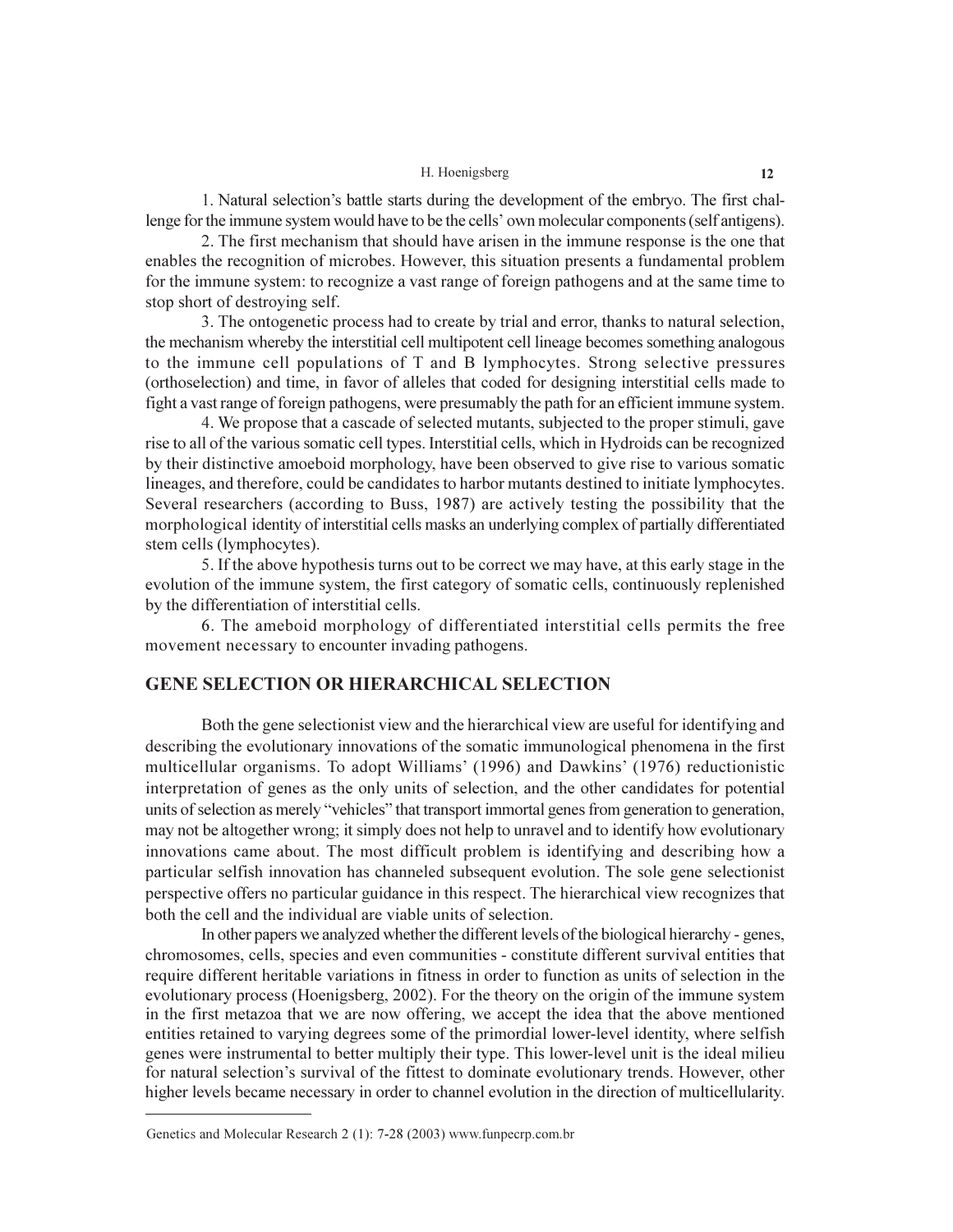#### Evolvability of multicellular systems

The evolutionary process went through transitions in the units of selection, from protogenes to gene networks and to the various biological steps in the hierarchy of life by inventing cooperation, through opportunistic conflict modifiers and synergic interventions among the lower level units in the functioning of the higher-level unit. One of the greatest evolutionary breakthroughs was the invention of cooperation to regulate the primordial paradigmatic conflictual and selfish program. To understand this momentous crisis, Eigen and Schuster (1979) proposed the hypercycle. In the transition from the small replicators to the cooperating gene groups, as the self-replicating molecule increases in size, it will necessarily suffer a corresponding increase in the frequency of errors during self-replication. These errors would have left larger replicators at a disadvantage compared to the smaller ones. And yet evolution did not stop at small replicants. Eigen and Schuster's solution is the "hypercycle", whereby independent replicators, whose autocatalytic properties complemented one another, became attached to one another in selfreplicating complexes. Here we have the first case of transition from a lower-level unit of selection to a new higher level.

Thus, we are tempted to say that the major features of evolution were shaped during periods of transition between units of selection. The major features of evolution probably include, among many others, the organization of replicating molecules, the metabolic machinery of cells and the principal developmental 'bauplans'. Undoubtedly, the transition occurring sometime in the Precambrian from the single-cell organisms to multicellular individuals, with division of labor, constitutes one of those innovations. The prior state, that of the free-living totipotent cells, and the subsequent state, that of individuals with differentiated cells, meet the prerequisite for evolution: replication, with occasionally imperfect heredity, producing variants from which selection can distinguish differences. In the theory we are developing here, the transition was marked by a shift in how selection operated on the lower unit. In the prior state, as free-swimming organisms, cells were selected only by the external environment. In the next state, cells were selected according to how they performed in the somatic environment; some escaped terminal differentiation to produce new individuals, others followed cell lineages that conducted them to terminal differentiation. Some cells could not "forget" their previous free-living state and proceeded as before, with ameboid motility maintained together with other new functions, such as rejecting other microbial invasions, cooperating with a population of cells with Germinal-Center functions. The potential for full-scale immunological warfare soon became a vigorous response with strong Darwinian cellular selection in its favor.

### THE BEGINNING OF THE IMMUNE SYSTEM

To start out with the somatic embryogenesis mode of development, the embryo and the earliest mechanism to deal with the relentless barrage of potentially invasive pathogenic microbes had to begin with a powerful promoter of phagocytosis, similar to what we know of today. We think that the first family of molecules were the antibodies, coded by the same housekeeping genes that dealt with the large range of cellular functions already indispensable for unicellular metabolic survival and maintenance (for example the enzymes needed to replicate the DNA, the enzymes and RNA molecules necessary to assemble the ribosomes and allow their functions, the enzymes needed to splice out introns in pre-messenger RNA molecules, etc.), because these are genes with protein/RNA products essential for the basic functions of the cell. Although the first genetic innovation had emerged at the unicellular level as a primordial unit of selection, once the embryo's cell replication channeled somatic embryogenesis to terminal

Genetics and Molecular Research 2 (1): 7-28 (2003) www.funpecrp.com.br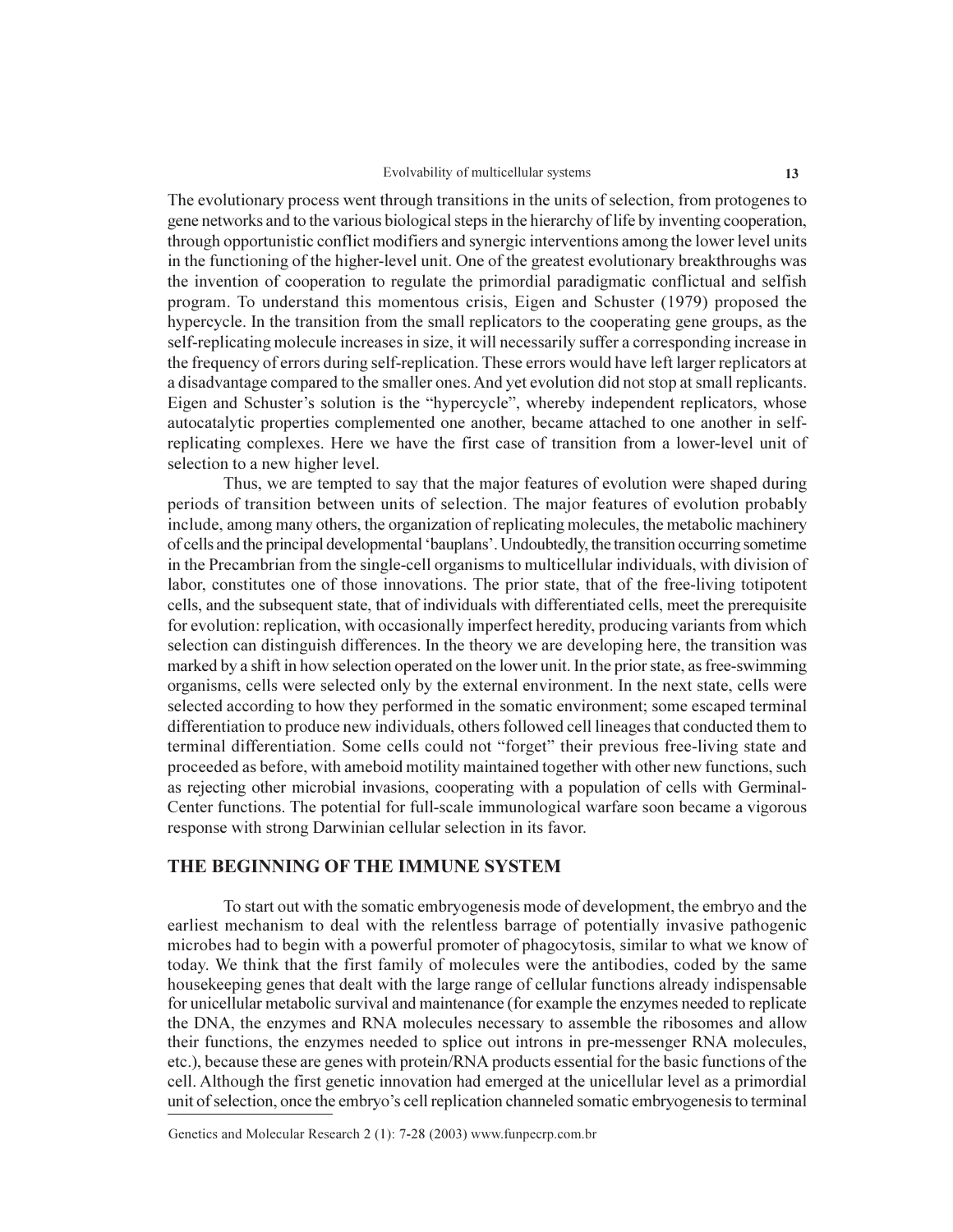tissue or cell-specific functions, specific genes mutated out and selected for second order selection, namely the group of cells carrying out a particular specialized function. For example, to deal with "immunological warfare", involving battles within cells, cell lineages and tissues. We do not intend at this point to deal with the extraordinary 'intelligence' of the vertebrate immune system; however, we are proposing that even at this early stage in the evolution of the immune system of metazoa, the first protein antibodies had to exist, such as the pentameric IgM (ten HL heterodimer units) and other antibody proteins, generally abbreviated Ig. The cells that directly derive from the original zygote are clones of it and so we can surmise that the housekeeping genes present in the zygote already started with the variable immunoglobulin genes, which at this time had tissue-specific functions in metazoa, and therefore can be considered to be tissue-specific genes, typically expressed by those cells that should be considered the precursors of B lymphocytes. The same can be said of alpha and beta globulin genes, which were expressed in that lineage of cells, and which later on became red blood cells expressing hemoglobin.

In this first immunological challenge there was only a phagocytic response, along with the indispensable protein antibody coat, to make engulfment of viral and bacterial particles possible. Since the five classes of immunoglobulin, termed IgM, IgG, IgD, IgA, and IgE, which have different amino acid sequence proteins in the C-regions of their H chains, display different immunological protective mechanisms, it may not be amiss to suggest that they were all present at that second level of selection, with cellular cooperation (Figures 1 and 2).





Figure 1. Basic structure of an IgG antibody from the modern vertebrate immune system to emphasize the difference from a more simple system that presumably originated from an early metazoan, in which we propose somatic embryogenetic development as a first step in the evolution of the immune response. In the initial development, a distinct germline is lacking. Without a definite germline the successful repulsion of pathogens was subordinated to antigen-driven somatic adaptability. It is possible that antibodies existed in this early beginning but not as complex heterodimers with each basic subunit consisting of two different protein chains as we find in vertebrates today. It seems more likely that such proteins did not have a differentiated variable region (V), a distinct border of the V and C regions and a constant region (C). Moreover, the simple structure of these first antibodies included just one kind of antigen-binding site, instead of the various different kinds presented in this drawing. It is likely that the H and L chains that today interact in the variable regions did not do so in organisms with just somatic embryogenesis.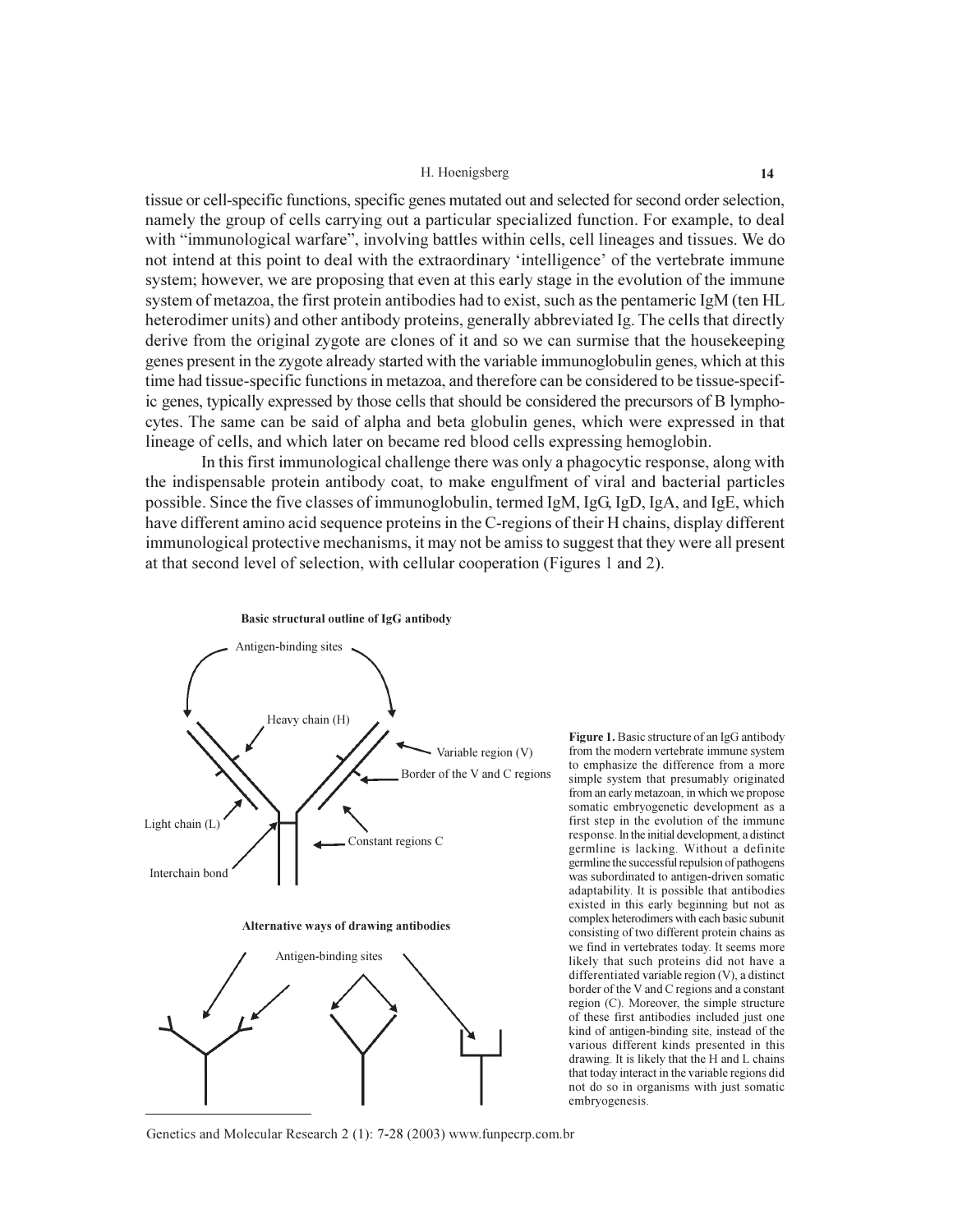Diagram showing the protein structure of a pentameric IgM antibody molecule consisting of 10 HL heterodimers (5 monomeric IgM molecules)



Figure 2. Diagram showing the complex protein structure of the "intelligent" vertebrate immune system, with many antigen-binding loci. Each antigenbinding site may be of low affinity, but many binding points, as shown in the drawing, increase the overall binding avidity of the antibody. In the advanced metazoan immune system, which evolved an epigenetic mode of development, the immunoglobulin genes (Ig), which are responsible for encoding antibodies that are transmitted to progeny via germ cells and for their preservation throughout evolution, are guided by the same Darwinian laws which apply to other genes. However, our theory emphasizes that in the next unit of selection, where new variable somatically mutated (V) genes are indispensable for individuality to assert its triumph over the "selfish" remnants of DNA sequences; retrogenetic feedback from stem cell lymphocyte mRNA is necessary to further evolutionary development within the germline V gene repertoire. See the literature in Figure 5.  $HL$  = heavy and light heterodimer units.

All of these antibodies have a membrane-bound form, whereby they are displayed on the surface membrane of the B lymphocytic precursor. IgD, from the very beginning, has had a very important function to perform, which is in the antigen-triggering mechanism, and it is never secreted into the surrounding fluid. IgM, IgG, IgA, and IgE are all secreted from a B cell and I would expect them all to be there in the early evolution of somatic embryogenesis. Possibly IgG which consists of two heavy and light (HL) heterodimer units, is secreted later in the immune response, and has typical 'memory' responses but with very high affinity, important for binding and neutralization of viruses and microbial toxins, could have had just that kind of primary function, although not the more advanced one observed in the vertebrates, where the IgG antibodies produced by the mother cross the placenta and enter the circulation of the fetus. However, IgA, with four HL heterodimer units, could have been present at the very beginning of metazoan evolution as part of the proposed evolvability of this and subsequent organisms that derived their immune system from these early developments, because these proteins served to protect the mucosal surfaces of the digestive tract. IgE, with two HL heterodimer units, responsible for acute allergies and various tissue-specific signals, could have initiated its carrier later on during the emergence of highly complex synergic mechanism between the next two units of selection. I mean, of course, for allergic signaling cooperation to arise, they would have to abandon other tissue-specific functions.

It is important to comprehend that if we want to get animals out of the Precambrian developmental chaos (see Buss, 1987; Bonner, 1988) into functional bauplans, we have to think of an organism with germline sequestration, even if that obliges us to admit a particular form of synergism between the lower selfish adaptation of unicellular organisms and the higher individual metazoan multicellular one. This is possible when one adopts the hierarchical view of selection, as we assumed previously.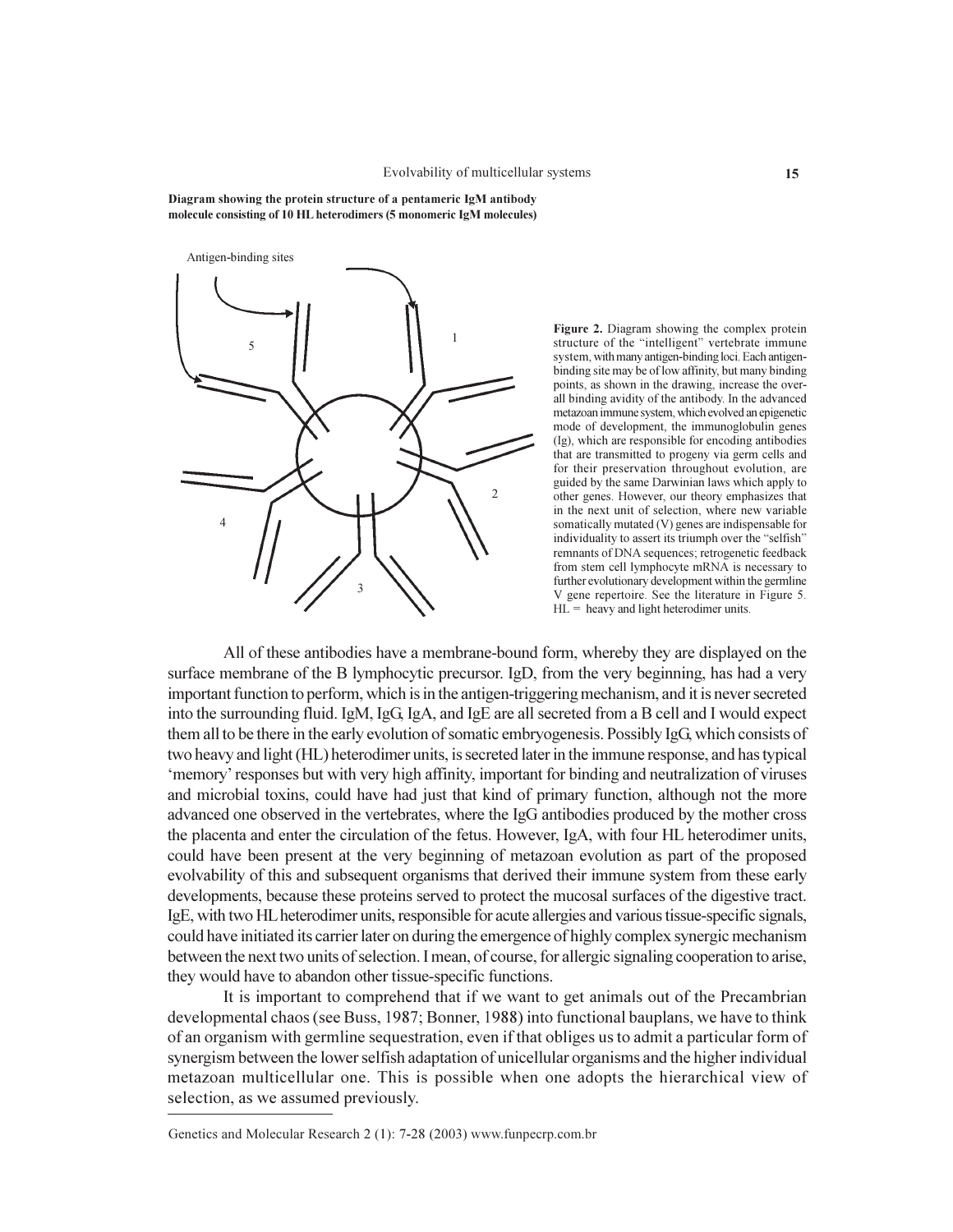We would not expect the first trial mutants (which emerge from a Germinal Center) from the genome of the B-like lymphocytic precursor to show appropriate affinity maturation of the mutant antibodies, to have higher binding affinity for the antigen than is need at this early phase of the immune response. Although, the immune response had to be quick and definite, it did not need to create the whole intricate three-dimensional folding of the variable regions of an H and L chain to constitute the surfaces of the heterodimer which bind the chemical moieties of the incoming pathogen. The antigen-combining site went through a series of steps until the instrument was perfected for the first so and so adaptation. In the mean time, phagocytosis was enough to free the somatic lineage of pathogens, allowing it to fulfill its terminal tissue function, granting only a 'certain' amount of survival and apoptosis. The various classes of immunoglobulin proteins did the old job of defense they had been doing for unicellular haploid organisms, while conflicts between the initial lowerlevel selection and the higher-cooperative level were at its best. The individual multicellular proposal was a division-of-labor breakthrough, a true innovation that finally prevailed and the second higher-level selection got in to favor cooperation and individuality thanks to diploidy in zygotes. Diploidy was an early invention to suppress the deleterious consequences of selfishness in haploids. At the same time another breakthrough, the eukaryotic nucleus, appeared to subdue conflicting genes with proper modifiers in organized chromosomes (Maynard Smith and Szathmary, 1995).

### **THE GERMINAL CENTER**

Another early invention in somatic embryogenetic development without a distinct germline was to evolve into a preformistic mode of development. Thus, Weismann (at the end of the 19th century) was correct in concluding that heritability is controlled by development. Another victory of individual selection over gene level selection was sequestering a specific cell lineage from the zygote in the innovative preformistic metazoan development. With this jump into a new evolvability, individuals acquired gamete formation, limited totipotency and immortality. In sexual metazoans, this opened the way to evolvability, of a special area of tissue that, although it did not have all the later functions of the spleen or of the lymph nodes, at least had increased cell division to fight the constant war against the multitude of pathogens. That was the Germinal Center. There was a need for an area where antigen-activated B-like cells undergo intensive proliferation, with rapid divisions every 5-8 h in contrast to cell division times of some 24 h for most other somatic cells.

We propose that the original Germinal Center consisted of up to several hundred progeny cells (today's vertebrate Germinal Centers consist of at least 20,000 progeny B cells derived from one founder B cell). Then, as today, the process of somatic hypermutation was activated in the special cellular microenvironment called the Germinal Centers.

### THE SOMATIC HYPERMUTATION

The mutation process activated by antigenic stimulation of a B cell evolved from a system in which the invading virus or bacteria secreted surface mutagens as a means to counter somatic cell reactions. The flush of mutagens from the pathogens in turn causes today, as it did in the past, the rearranged variable region genes  $(V(D)J)$  of the antibody expressed in that precursor of today's B cell, to mutate the bases in their DNA sequence at a rate a million times faster than the normal background mutation rate. The process of somatic configuration must have originated through Darwinian selection in the rearranged variable region genes represented by the generic symbol V(D)J and found only in mature lymphocytes.

Genetics and Molecular Research 2 (1): 7-28 (2003) www.funpecrp.com.br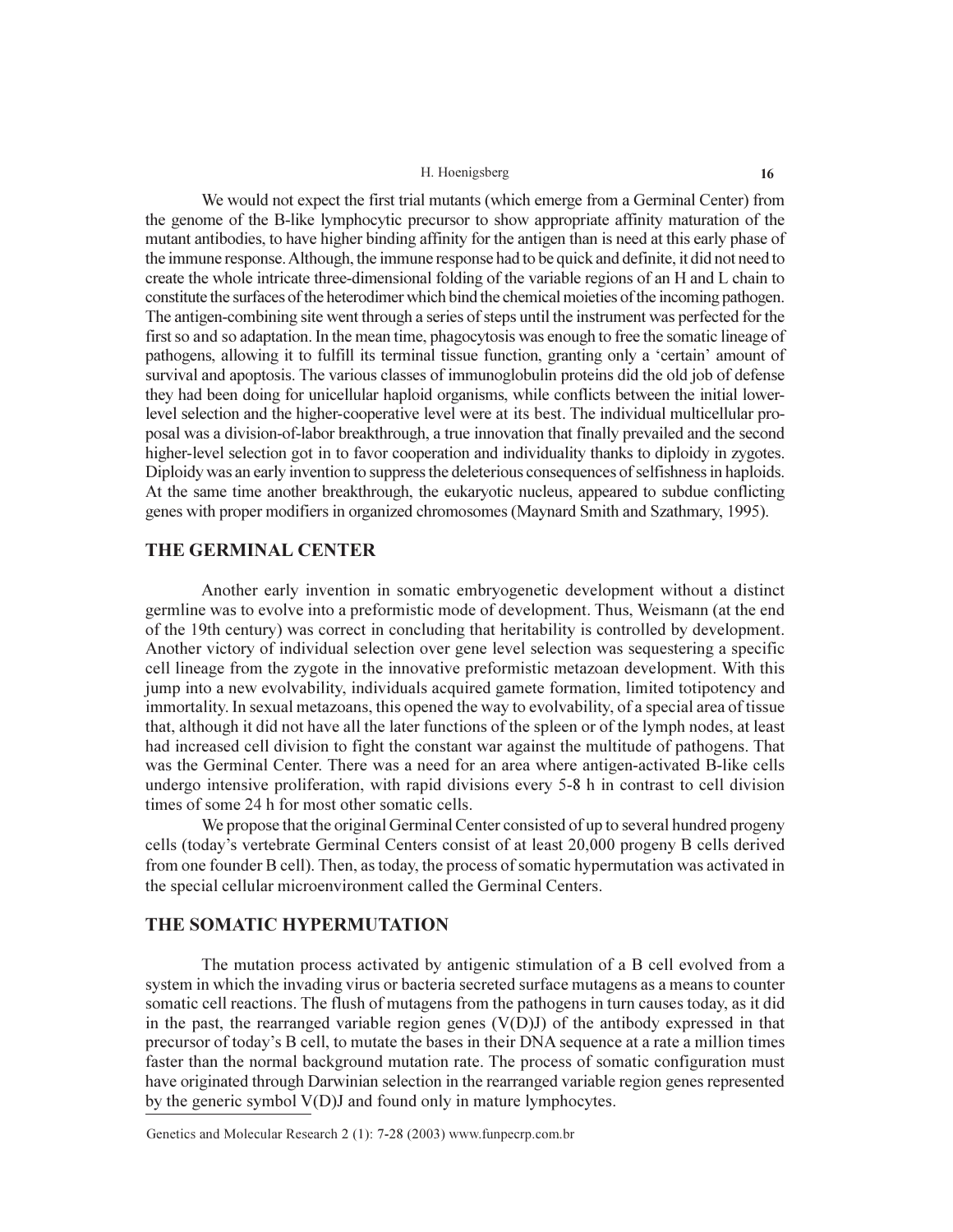#### Evolvability of multicellular systems

Was there a selectively created mutation process in the immune system able to generate new somatic mutants of Ig antibody genes in response to persistent (generation after generation) massive microbial invasions? Was this still another strategy for the individual selection to triumph over the 'local selfish Ig genes' that were responsible for proliferating themselves at the expense of the health of the individual? The mechanism was indeed very appropriate and simple, as it produced pre-existing antibody specificity variants before foreign antigens impacted on the system. After all, why should the immune system generate new somatic mutants of antibody genes in response to a foreign antigen? In the evolution of the early immune system, when somatic lineages were still totipotent stem cells, the few Ig genes needed to propagate antibody defenses in the germline DNA were the starting family of genes that later responded to the more invasive entrance of viral particles in animals with backbones, by selectively maturing stems cells that effectively accumulated mutants in the somatic environment to confront those invasions that needed an immediate effective response. It is our view that from then on individual selection set up a double-immune system, with germline DNA to take care of propagating to future generations the defense capabilities, and a second system, arising during the lifetime of the terrestrial animal by somatic mutation stimulated by antigen (Figure 3).



Figure 3. A very simple diagram for the Clonal Selection Theory, developed by MacFarlane Burnet to solve self versus non-self discrimination problems. For Burnet the cell is the basic unit selected by an antigen, and that one cell is responsible for producing one type of antibody. This extraordinary idea developed the central theme that 'one cell makes one antibody' and that many different cells (lymphocytes) exist and each one (in this new metazoan invention, in our theory, a new triumph over the gene as the unit of selection), when Darwinianly selected by the antigen which fits the shape of the antibody, multiplies to give a clone of identical cells all producing the same antibody. The 'decision' to express one Anticha as usually of the dimension of the lymphocyte in today's vertebrate immune system. However, in early metazoan<br>evolution (before their epigenetic mode of development) when somatic functions of stem-cell-lymphocytes environment of the Germinal Center there were somatic cell selection 'decisions' that determined efficacious control of viral invasions. It was that early cellular unit of selection that defined the course to take in the evolution of the immune system through antigen-binding selection.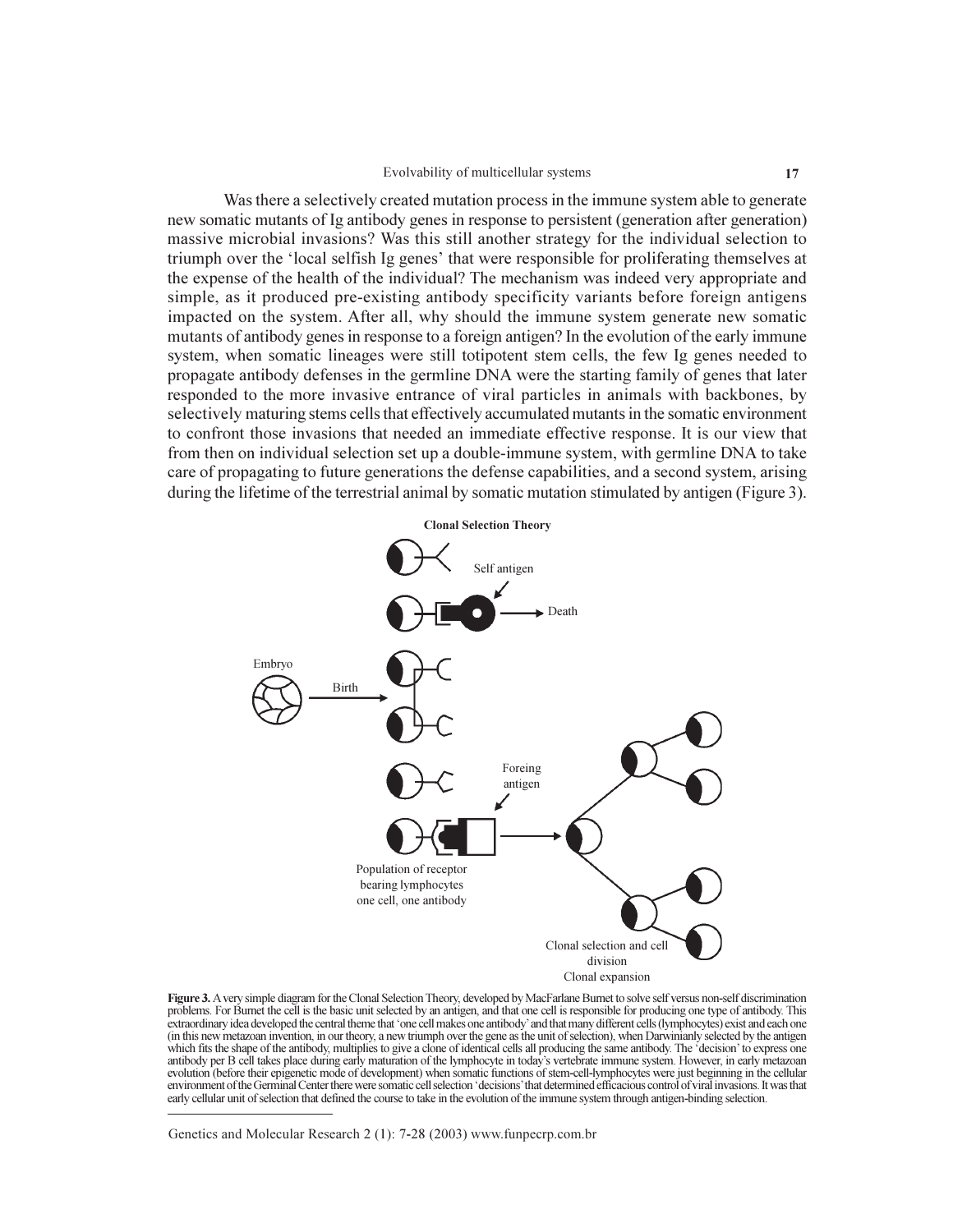### THE SEPARATION OF THE GERMLINE CONFIGURATION FROM THE SOMATIC ONE TO OBTAIN TWO DIFFERENT SYSTEMS RESPONDING TO **TWO DIFFERENT UNITS OF SELECTION**

The immune system of ancient metazoa was challenged by a relentless barrage of potentially invasive pathogenic viruses and bacteria. It is possible that the somatic lineages did not have the synergistic relationships between the cellular and the genetic unit of selection needed to resolve the problem from that angle. It was necessary to wait for individuality to emerge as a process to regulate a unit of selection besides cellular proliferation and competition.

The cells of a metazoan are endowed with the capacity for heritable variation and differential replication; in other words, all the prerequisites for evolution. Heritability and the variation that results are not denied to the cell lineages within an organism, nor are the cell lineages outside of the rules that govern any self-replicating system.

Thus, variants that enhance the replication rate are favored. Perhaps we should insist in this essay that variations at the level of the cell lineage may be inherited by lineal descendants within the organism; however, they are not passed on to subsequent generations. There are consequences for a cell lineage that becomes terminally committed to some somatic duty; it is precluded from ever giving rise to gametes. At the level of the individual, heritability is precluded by terminal somatic differentiation. While the cell lineage may not be able to produce sex cells, heritability at the level of the cell lineage is not excluded. Those factors that increase the replication rate of cell lineages within the organism may be deleterious to the individual as a functioning unit, although they will be strongly favored at the level of the cell. Thus, to produce a harmoniously functioning unit (such as a terrestrial vertebrate immune system) mechanisms must have evolved whereby variants that selfishly enhance their own replication rate by not adopting somatic duties are controlled. Modifiers of conflict by controlling cell lineages, conflicting genes and mutants that deviate from their somatic duties must evolve in the evolution of the system. Selection at the level of the individual must have effectively opposed selection at the level of the gene of the cell lineage. The metazoan embryo is not excused from this conflict. The ontogeny of a metazoan involves a continued sequence in which cell lineages progressively deny their own capacity for increase to favor individuality.

The conflict between the potentially opposing processes of somatic differentiation and individual harmony has been resolved in favor of the individual. The existence of a harmoniously functioning vertebrate immune system in multicellular organisms is compelling testimony of this fact. Metazoan evolution is characterized by an increasing sophistication of cells, groups or populations of cells, tissues and organs that perform somatic jobs indispensable to the organism as a whole, but which require for the cells composing them to limit their inherent capacity for proliferation.

However, the genetic program for continued self-replication momentarily subjugated to the interest of the whole lurks behind the scene in order to escape conflict modifiers (Figure 4).

In what moment of the development of the embryo, or rather how did the maternal mRNA instruct embryonic development to start synergism between the cellular and the individual unit of selection to develop a somatic configuration separate from a germline configuration?

Genetics and Molecular Research 2 (1): 7-28 (2003) www.funpecrp.com.br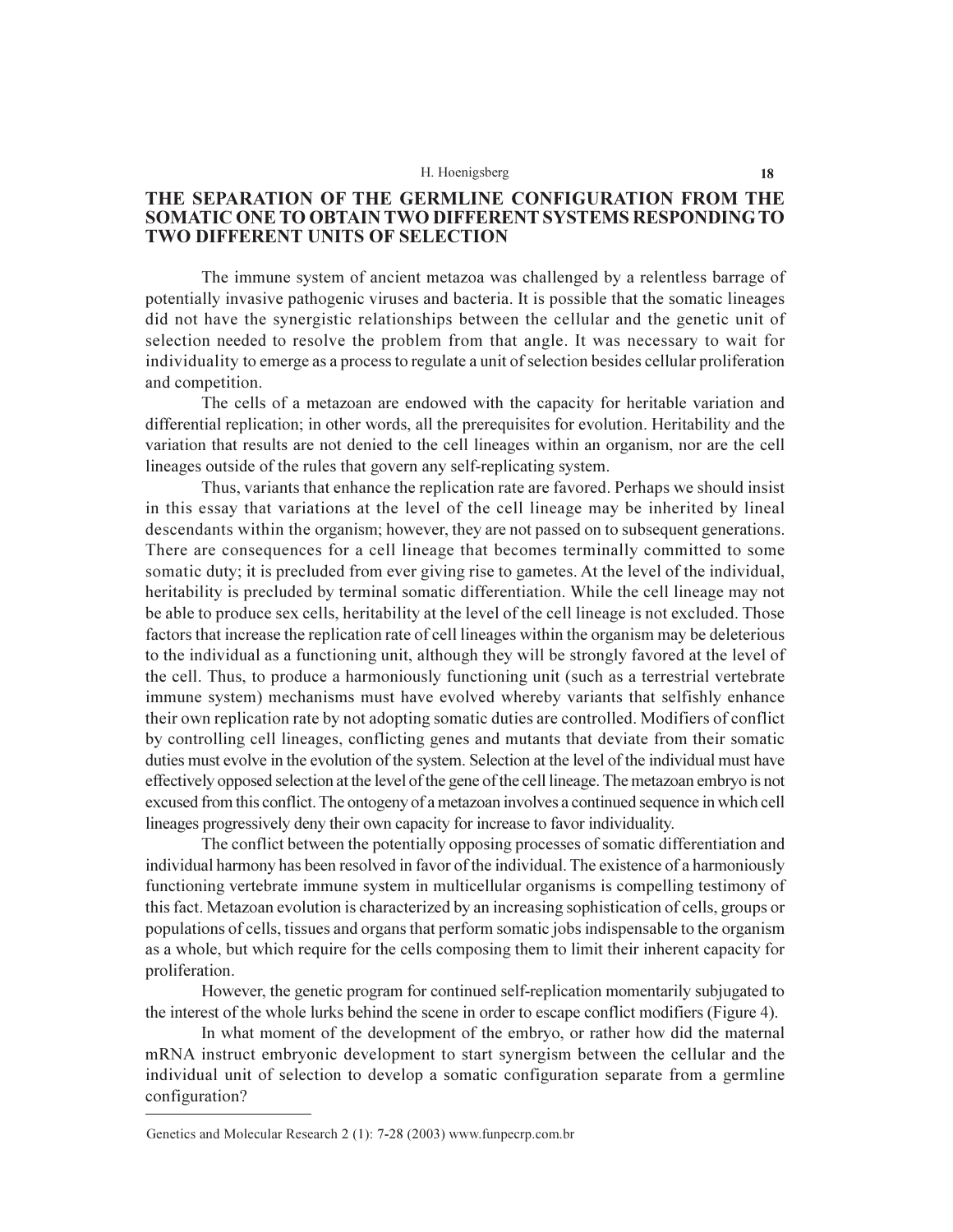Evolvability of multicellular systems





Figure 4. In our theory, the early metazoan with a somatic embryogenetic mode of development had one cell lineage capable of participating in detecting and refusing microbial infection with a very specific somatic function as a stem cell (precursor of lymphocytes). But it is also capable of accomplishing germline functions throughout ontogeny (as in plants). During this primordial day "selfish" developments were still in vogue notwithstanding that cooperation had initiated individuality. But the "selfish" interests of genomic structure, cellular organization (in somatic proliferation), and ontogenetic patterns manifestly produce "vehicles" (alla Dawkins) in the form of organelles, cell populations, etc. Those selfish pursuits that favor the replication of both the gene and the vehicle are more Darwinianly likely to survive than those that favor the gene, but not the vehicle. Germinal Centers are vehicles with intense cell proliferation and cell death (apoptosis) of lymphocytes caused by antigenic stimulation. In this diagram, antigen-antibody complexes bind to the surface membrane of cells such as phagocytes via the constant segments of the antibody H chains, enabling their engulfment and digestion. Synergisms between genes and vehicles, in times when the individual unit of selection is still incomplete, predict that Germinal Centers' special cells called the follicular dendritic cells are vehicles for the selection of high-affinity variable region mutants.

# THE CELL EXPRESSES THE ANTIBODY ON ITS SURFACE WHILE ITS **MATURATION PROCEEDS**

The genes encoding V- and C-domains are physically separated by a long stretch of DNA (V is some 300,000 bases upstream of the C-portion!) for an (as yet) unknown reason. Ig genes are responsible for both the H (heavy) and L (light) antibody chains. They code for an amino acid sequence called the V-domain (for antigen binding) and a constant or C-domain (e.g., for triggering target cell lysis or phagocytosis), this could be an ancient constant DNA stretch. While the house keeping genes and the other regular genes are located in specified positions on the chromosomes, antibody genes present a very special situation. The genes for the V- and C-domains of heavy chains in the mouse are on chromosome number 12, which is towards the end of the long arm, near the telomere. Yet genetic mapping and DNA sequencing show that the V-portion is at least 300 kb upstream of the C-portion. How can this be?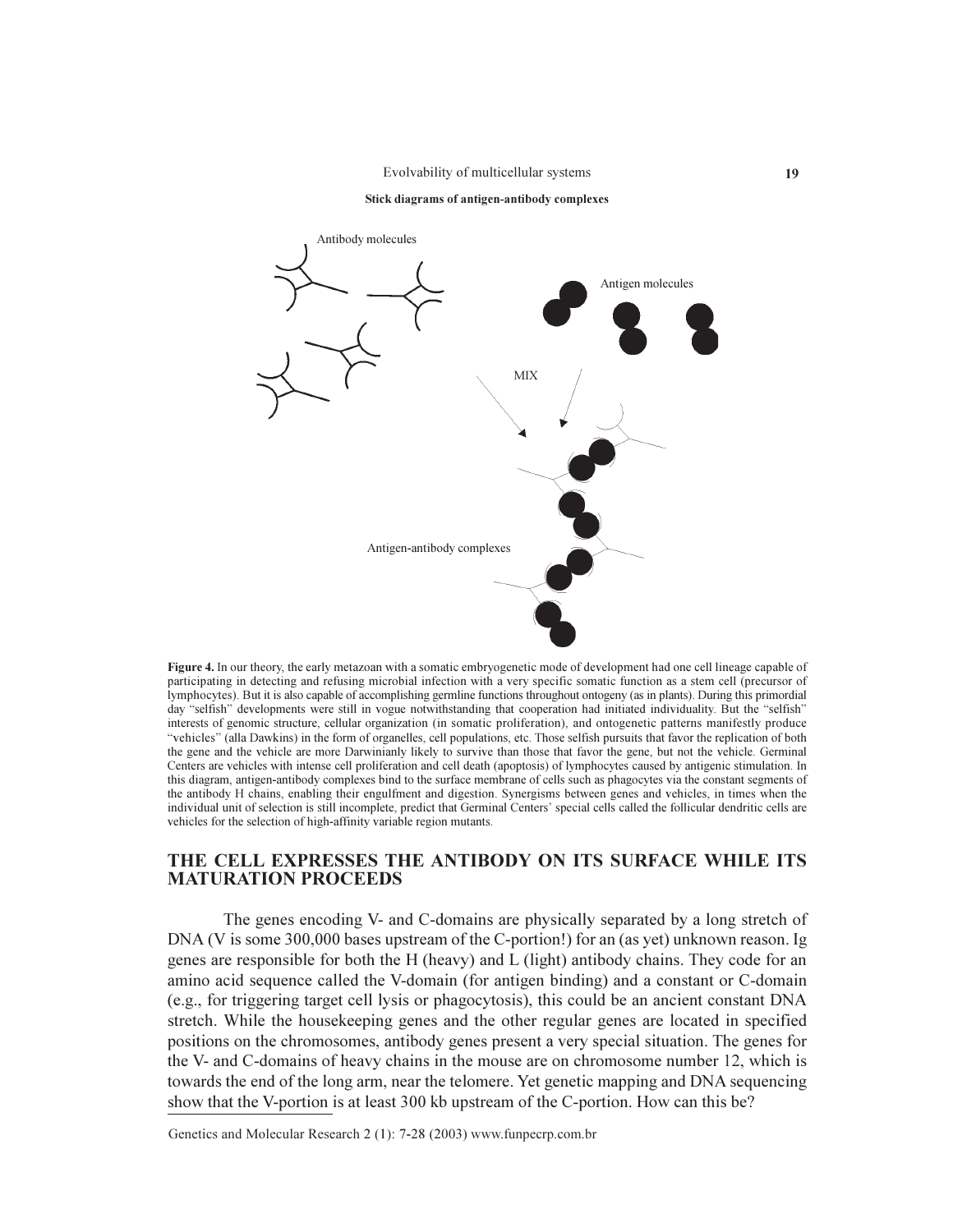Many years ago Dreyer and Bennett predicted that the contiguous stretch of DNA encoding an H- and L-protein chain is produced through a chromosomal translocation when the V-portion of the DNA rearranges its sequence position to come close to the C-portion. That means that the question 'how can that be?' could be solved by speculating that there was splicing during the maturation process of lymphocyte cells. The genius of the speculation made by Dreyer and Bennett was even greater when they suggested not only that the upstream portion of the Ig locus encoded a large number of 'germline' V genes in any one single B cell, but also that the rearrangement consisted of shifting one of these V genes to a place close to one of the possible C-region genes (see the account given by Steele et al., 1998). This could be a strategy to increase randomness in the chosen specificity of an antibody. By drawing just one V gene at random from a large number of them, cellular selection would enhance its probability of getting the desired unique specificity. This random rearrangement increases the number of unique surface-type antibodies capable of fitting, allowing the binding of an enormous number of different antigens thanks to the great ensemble of complete antibody proteins of previously unknown specificity from a large number of possible combinations of the  $H - + L$ -protein chains. If the combination happens to be anti-self it would be deleted following the self-tolerance of the forbidden clones of Burnet's clonal selection theory. In fact Tonegawa, who revealed the organization and rearrangement of genes in the Ig loci of mice, proved the initial bold prediction of Dreyer and Bennett (Figure 6 describes just that).

When the separate elements of antibody genes in the non-rearranged sequence appear, the format of the DNA is called the 'germline configuration' (which is the same sequence found in DNA from germ cells and in all the other cells of the body that are not mature lymphocytes). On the other hand, the 'somatic configuration' format is the name given to the rearrangements of the heavy chains in each B lymphocyte, during B cell development in the bone marrow, in V, D and J elements, so as to produce a rearranged variable region sequence, VDJ. First of all, the H chains rearrange the fused DJ sequences randomly and secondly another random fusion with an upstream V element makes a VDJ. Thus, each successful variable region rearrangement is special and unique to each maturing B cell. The pre m-RNA containing the antibody variable region (VDJ) attached to the C-region is made in the nucleus. What results after splicing of the L-V introns and the J-C introns plus the introns of the C-region in the pre-mRNA sent out into the cytoplasm is the mature mRNA. After that maneuver, translation in ribosomes produces the desired and unique H chain, followed by the constant region and the variable piece with the leader sequence clipped off (see Figure 6). This amazing stunt is no doubt the making of a selection mechanism that evolved through a series of trials that resulted in debilitated individuals at first, until it could produce the large number of diversified surface antibodies needed to attend most microbial infections.

In the germline configuration the DNA cannot be transcribed into mRNA, so that antibodies cannot be synthesized. In the somatic configuration rearranged V(D)J and C genes are actively transcribed, resulting in the production of mRNA, which is then translated into H and L chains to form an antibody. The somatic mutation process is only active in the  $V(D)J$ rearrangements and never in the unrearranged V genes in the germline configuration. As usual, the rearrangement of this 'acrobatic feat' is executed by a set of recombination enzymes encoded somewhere else in the genome by the now famous recombination activating (RAG) genes, which themselves must be instrumental in this surgical operation. I will come to that later.

As of now we have it clear enough that the whole operation of leaving one region to mutate, the V-region, while preserving the C-region intact made it possible for individual selection to build

Genetics and Molecular Research 2 (1): 7-28 (2003) www.funpecrp.com.br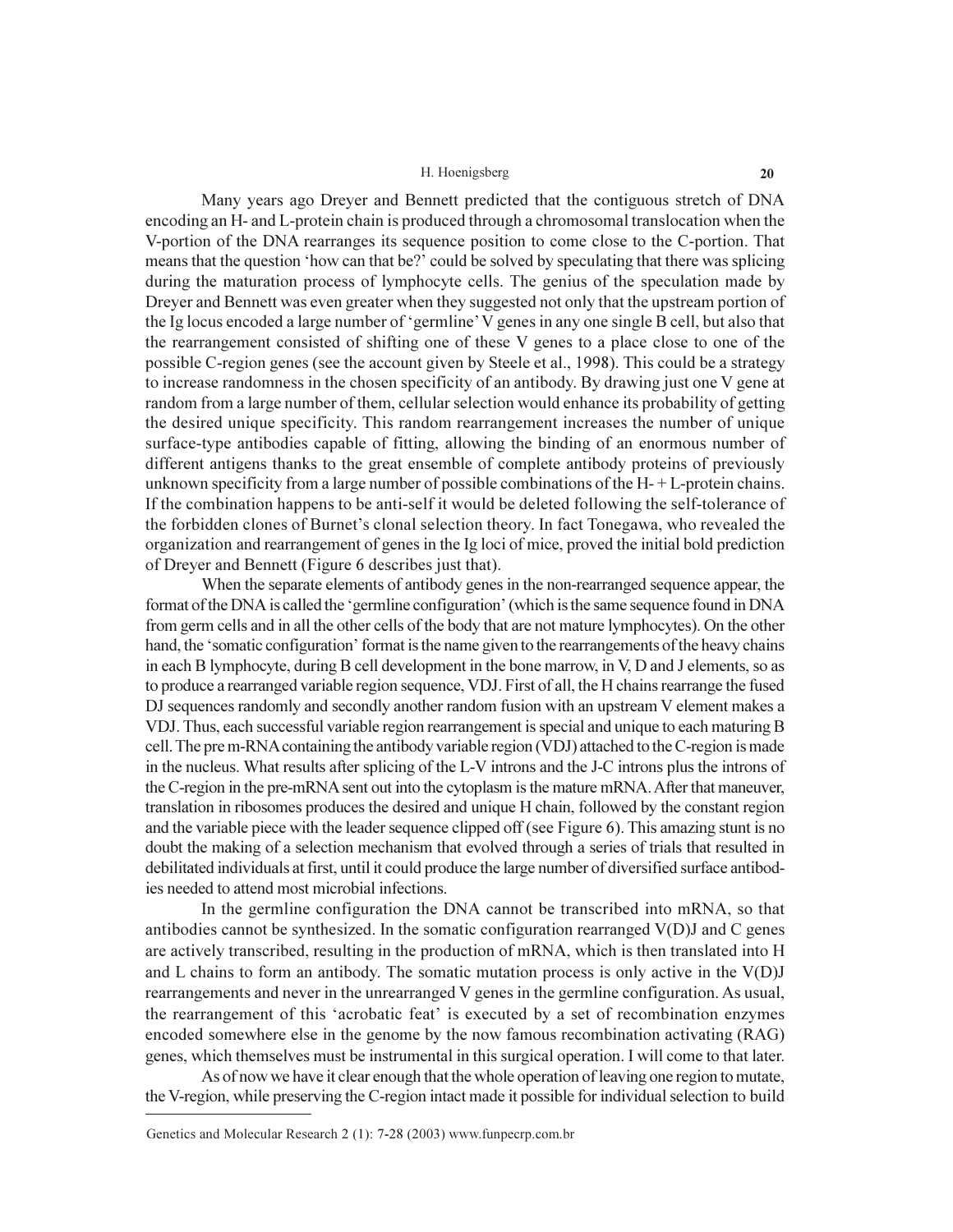a process capable of a rapid and effective Lamarckian feedback loop between the soma and the germ cells; this was accomplished with Darwinian selection first and the Lamarckian procedure after. This, in the long history of transitions in evolution, has been the final triumph of the individual over the selfish gene (Figure 5).



Figure 5. Schematic diagram showing the proposed 'Somatic Selection' soma-to-germline process in the immune system proposed by Steele (1979) and modified from Steele et al. (1998), and to which we adhere for late metazoans with epigenetic development that possess a clearly differentiated germline. Such organisms developed a germline after the primordia of major organ systems of the adult had become established (e.g., annelids). Our adherence to this Neo-Lamarckian theory extends even to the other extreme of the embryological timing that specifically includes the terminal differentiation of the germline, in organisms with preformistic development (e.g., mammals, birds, mice and humans). Here the germline is terminally differentiated in earliest ontogeny, in which orientation of maternal-derived determinants deposited in the egg is present. 1. A diverse array of B lymphocytes exists before the entrance of a foreign antigen into the system. Each cell exposes on its surface membrane antibodies of one unique specificity. The variable (V)-region genes of the lymphocytes encode those parts of the antibody that form the antigen-combining site. A foreign antigen binds to those B cells which have compatible antibodies; therefore, these cells are 'selected' in a Darwinian manner, generally called clonal selection. 2. After antigen binding the B cell is activated and divides, producing progeny profusely that in turn divide, producing more identical progeny cells. A clone of identical cells expressing that antibody is produced (this is called clonal expansion). Individual cells of the clone can mutate their variable region genes (see Figures 2 and 6) that can themselves be selected by an antigen to produce another clone. 3. Within cells of the clone, RNA copies of antibody V genes are made in the nucleus. Mature mRNA is sent to the cytoplasm where it is translated into the appropriate sequences of amino acids making up the protein chains of the antibody. 4. RNA molecules encoding V genes (in the nucleus of the cytoplasm) may be engulfed by innocuous endogenous RNA retroviruses (produced by the cell) and complementary DNA copies of the RNA made by the viral enzyme, reverse transcriptase. These are the molecules that probably belong to the ancient RNA world and which were discovered by Temin in 1959 (see Temin, 1989) and by Temin and Baltimore in RNA tumor viruses in 1970. 5. According to Steele (1979) and to Steele et al. (1998) Neo-Lamarckian theory, which we adhere to for late Metazoan epigenetic organisms, and to the other extreme of the ontogenetic timing, for those with a preformistic mode of development, copies of the antibody V genes are transferred (alla Temin and Baltimore) by the virus with the inserted somatically mutated characteristic to sperm or egg nuclei. Thus, the germline DNA is enriched with more essential elements of the antibody repertoire. See a molecular unifying hypothesis (Blanden and Steele, 1998).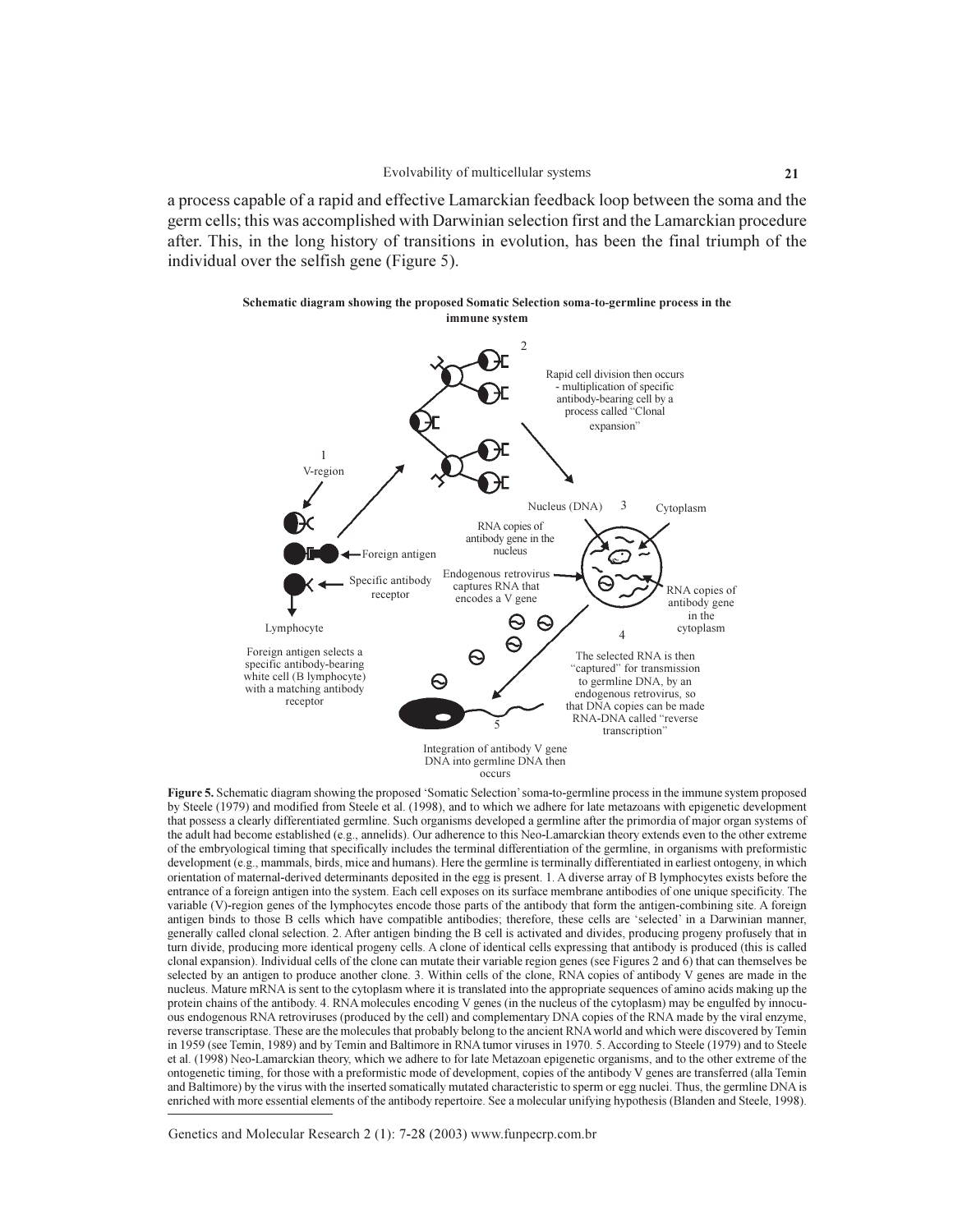### **MUTATIONS CONFINED TO V(D)J REGIONS IN THE SOMA-TO-GERMLINE FEEDBACK IN STEELE'S SOMATIC SELECTION AND ADAPTIVE EVOLUTION**

From the last paragraph it is evident that while mutations in the variable portions of antibodies are very useful, mutations in the constant portions can be dangerous to the system because they can render it useless for triggering the lysis of microbial cells or for promoting phagocytosis. Thus, separating the V- from the C-region genes through a quick cytological process has allowed the evolution of mechanisms that selectively mutate the V-region while preserving the C-region. This is what happens during the maturation of B lymphocytes, and high rates of somatic mutations at the V(D)J gene and the resulting antibodies can be Darwinianly selected for utility in antigen binding. The coefficient of selection gives the prize to those with the highest affinity for the antigen, as the lymphocytes producing them are retained to become long-lived memory cells. Obviously, those mutations that reduce or cancel antigenic affinity cause the B lymphocyte to lose the prize and die in the classical Darwinian manner. Those B cells encoding antibodies that bind to the self-antigens are eliminated by a special process, thus preserving self-tolerance.

We cannot explain all the mechanics involved in the estimates of the size of the functional antibody repertoire. At this point we can suggest Langman and Cohn with their Protection Theory (1987) or the V Gene Replacement Theory proposed by the group led by Weigert (Chen et al., 1995). What is relevant here is that now we know the molecular details of the separation of the germline configuration from the somatic configuration. With our interpretation of the molecular data and the theoretical interpretation of the possible embryological and evolutionary transitions in terms consistent with a Lamarckian soma-to-germline recourse we are in a position to answer the question of how the embryological and the synergistic action between the gene-cellular unit of selection suggested in the Clonal Selection theory of Burnet in 1957 and the individual unit of selection could have operated together to increase the variable genetic repertoire of the vertebrate immune system.

The unique features of Ig genes, and the recognition that the process of developmental control heritability transfer the focus of the issues of inheritance from the purely molecular mechanisms of transmission to questions of patterns in developmental determinism. Thus, the ancient metazoan embryological epigenetic mode of development with a clearly differentiated germline permits a new interpretative framework for understanding the new genetics of antigenrecognition molecules. This section of our essay is based on the known RNA splicing patterns in V(D)J messenger RNA, reverse transcription (copying of RNA back into DNA) and the shuttle to take the somatic DNA to the germline (Figures 6 and 7).

### THE SOMATIC MUTATION

For a review of the original scientific literature about the somatic mutation in the vertebrate immune system, see Steele et al., 1993, 1997, 1998. For an argument that, from an evolutionary point of view, somatic hypermutation and affinity maturation could be redundant, see Zinkernagel group's results (Roost et al., 1995; Bachmann et al., 1997). For brilliant and imaginative experiments concerning this topic, see Neuberger and Milstein (1995). And for a review on the somatic hypermutation field prior to Neuberger and Milstein's paper, see Steele (1991).

The transition between the gene as a unit of selection and the cellular level emerges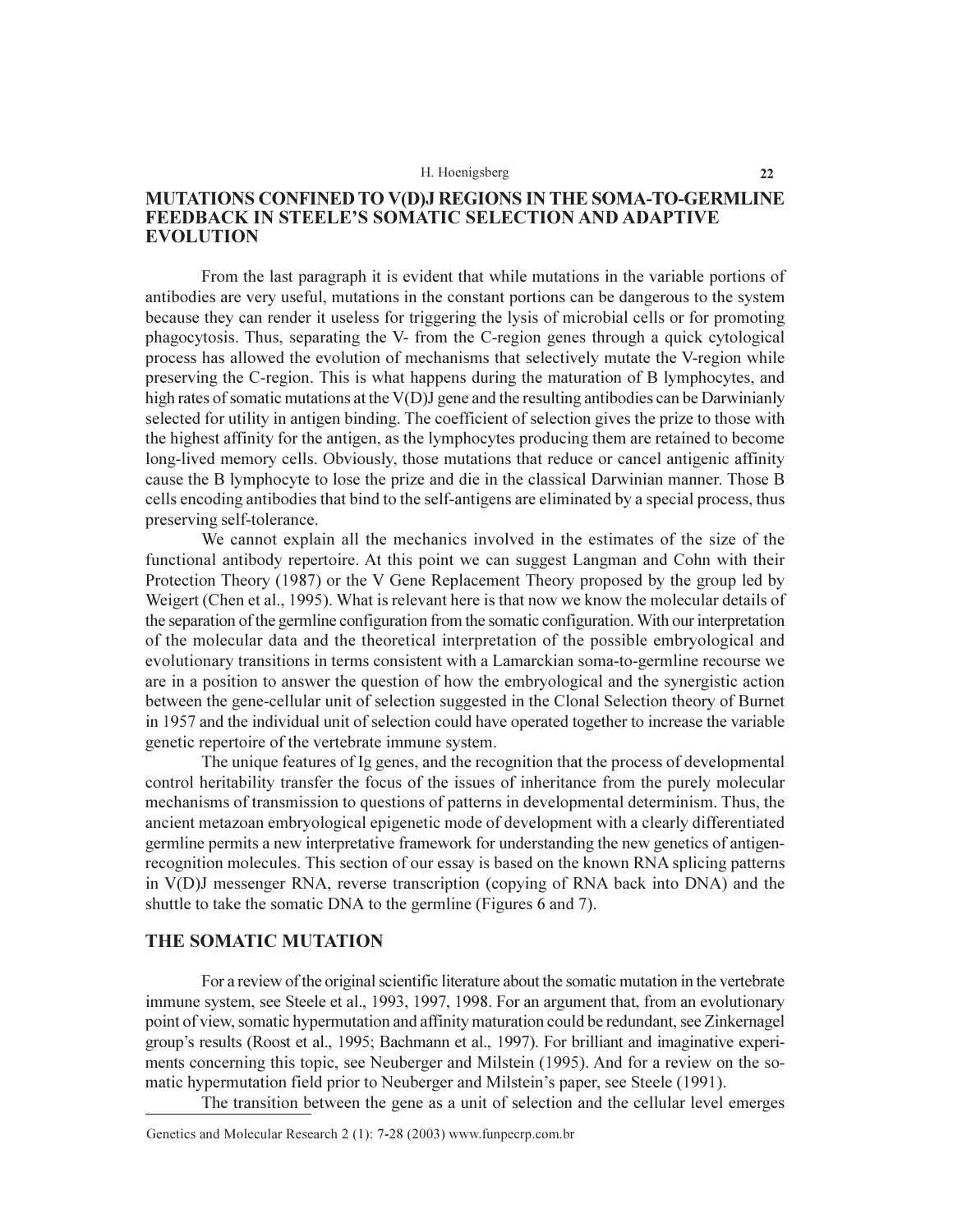Evolvability of multicellular systems

A. Germline configuration - non-rearranged



Figure 6. Schematic outline of a) the germline DNA sequences in the upstream variable gene (V) elements of the constant (C) region-coding exons. Such germline V-genes are 'non-rearranged'. In the drawing, between the V and C are the diversity (D) and joining (J) region elements. At the end of the V-elements stretch there is a leader sequence (L) which encodes a short sequence of amino acids, referred to as a 'signal peptide'. All genes-encoding proteins, such as antibodies destined to be sent from the cell, or to another membrane-bounded compartment within the cell, have such 'signal peptides', which allow the system to recognize them and be shunted to their correct cellular or extracellular locations. b) During B cell development (this applies to the advanced vertebrate immune system) in the bone marrow, each lymphocyte randomly rearranges its heavy chain V-, D- and J-elements so as to give a rearranged variable region sequence (in the mature B lymphocyte) VDJ, now said to be in the 'somatic configuration'. In order to appreciate the extraordinary uniqueness of each maturing B cell in the vertebrate immune system, we describe in detail how the intervening DNA between the V-element chosen by chance for rearrangement and the J-gene sequence utilized are loopedout and deleted from the cell. In fact the first step in the rearrangement is the random formation of a fused DJ, followed by the random fusion of an upstream V-element to create a VDJ. There is also the splicing of the introns and the resulting mature mRNA. After translation on ribosomes the protein H chain of the antibody has its C- and V-regions and the Leader region is clipped off. We have used Steele et al. (p. 113, 1998) liberally, but with some modifications.

when the mechanisms of previously random and deleterious mutations are subdued for the benefit of individuality. Selection had to avoid overdoing the mutational change and its randomness. Synergism at the two levels of selection had to produce a system in which random errors in the DNA sequence were left out and only those mutated genes that successfully meet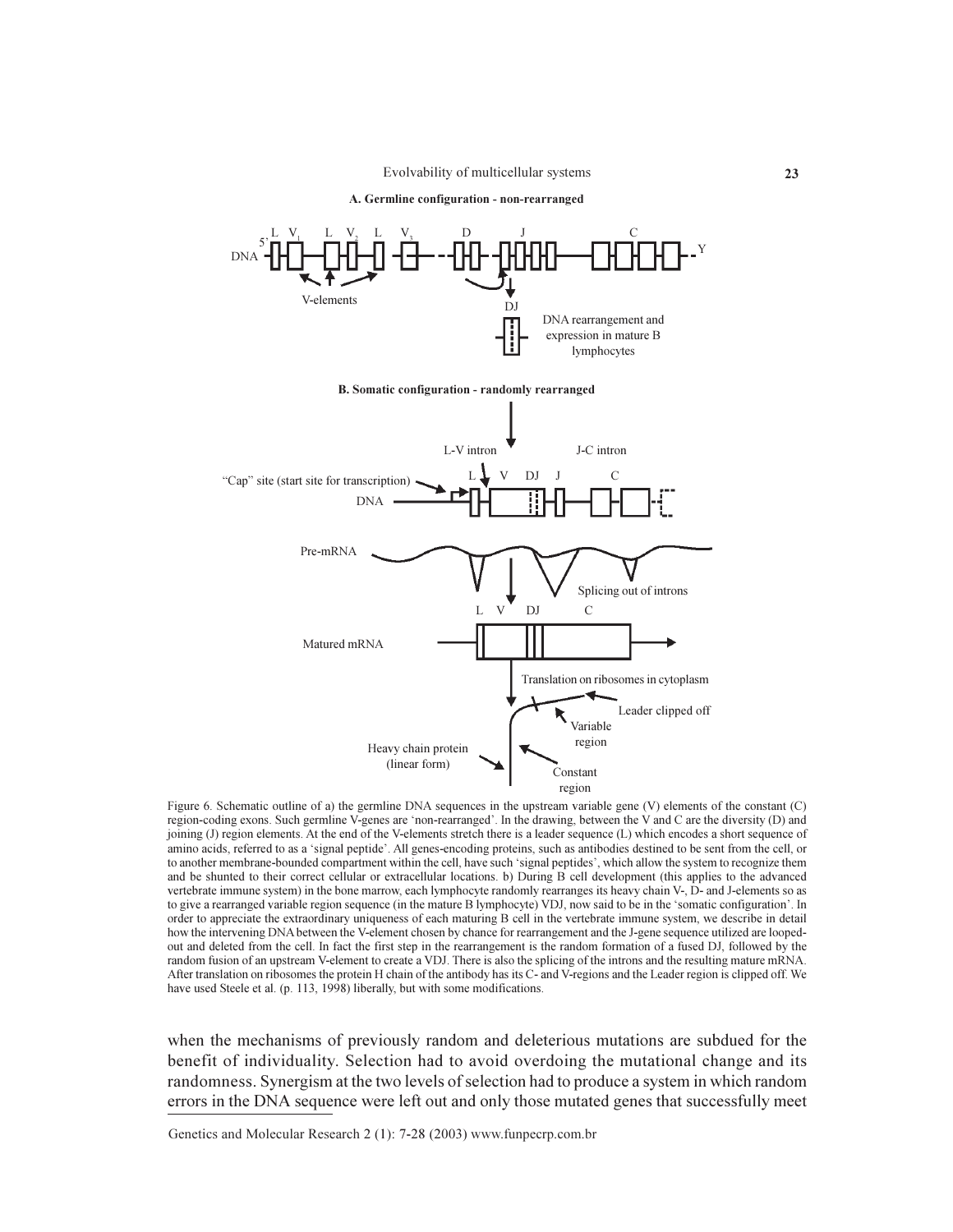

somatic mutations

Figure 7. The outline shows the end result of the Neo-Lamarckian soma-to-germline feedback to which we adhere and which should be understood to represent an extreme form of synergism between the gene level of selection and the individual level, where the latter proclaims its final triumph in the vertebrate immune system (Blanden and Steele, 1998). As explained before (see the literature in Figure. 2) somatic mutations accumulate in the variable V(D)J genes of a B lymphocyte (as discussed in Figure 6). Mutated reversed transcripts (cDNA) accumulate as somatic mutations and penetrate Weismann's Barrier with retroviral vectors found in the cytoplasm of the lymphocyte and are delivered to germ cells, where they integrate into germline DNA by the wellknown process of 'homologous recombination'. In the drawing there are other sites of potential recombination but also other regions in the chromosome of the germline of non-homology and therefore of no recombination. In Steele et al. (1998) the reference to the work of Weiller et al. (1998) is made to explain how the recombination profile of germline V genes was established by use of the Philopro genetic recombination algorithm. It appears that the major sites of the germline recombination algorithm are at the transcription start site, the borders of the L-V intron and the end of the V-coding region...this constitutes the discussed 'integration footprint'.

the selection criterion were retained. There was still another critical point to resolve, namely that successful mutated sequences do not change to unsuccessful ones. It appears that the solution was to remove the successful ones from the Germinal Center and into a shuttle that can take them to the germline; in other words, into a retrovirus after the proper treatment changed RNA into cDNA. The passage from an adaptive mutation transcribed into mRNA to the cDNA, through reverse transcriptase, had to be rapid to avoid new mutations.

Clearly not all gene mutations are harmful. There are those of a special class that confer an advantage to the immune system of vertebrates. As we have seen in the scientific literature, there is considerable evidence that points to mutations in the  $V(D)$  genes expressed in mature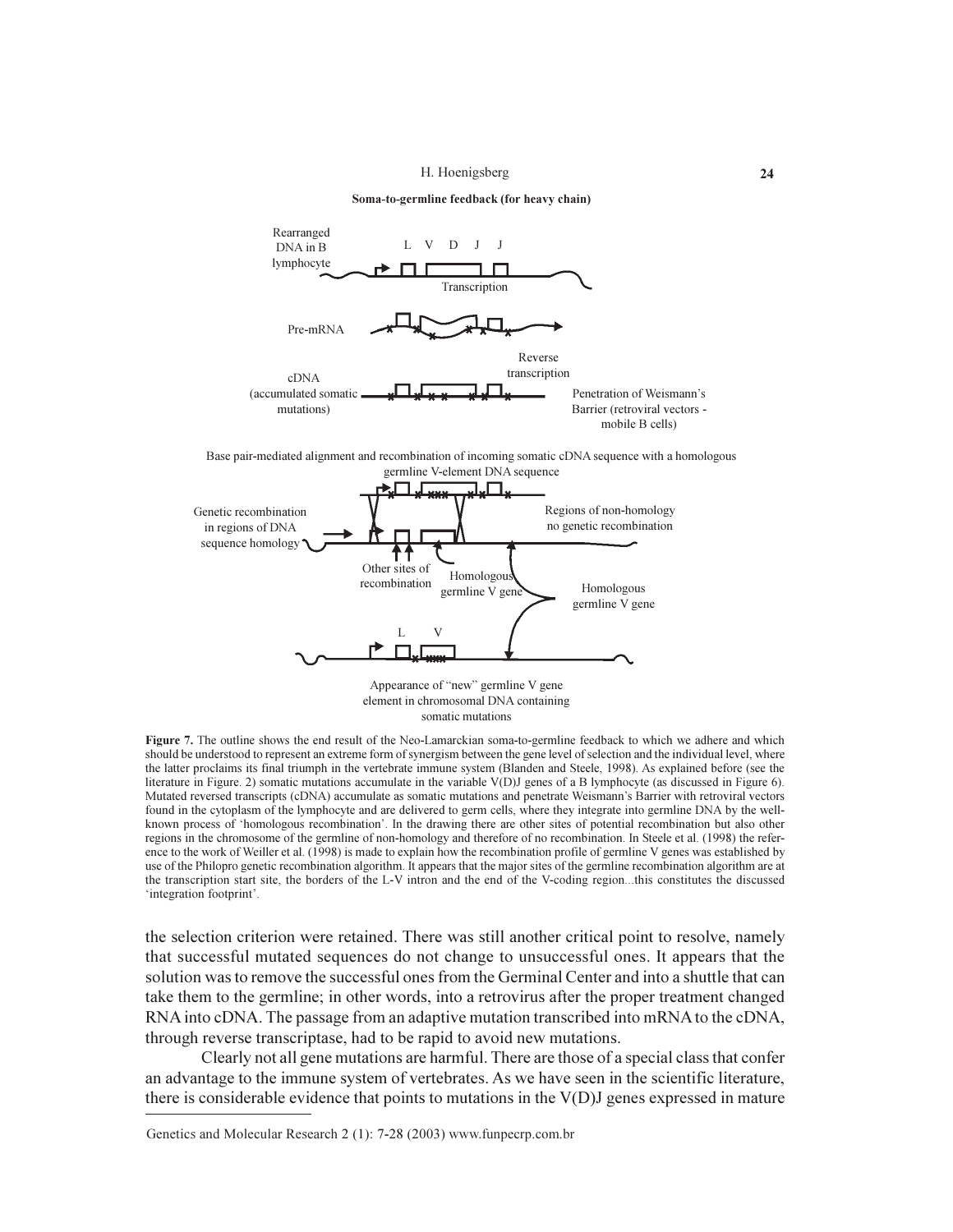lymphocytes and that later appear in the high affinity antibodies (these are highly adaptive and they fit better to foreign antigens).

Such antibodies are characteristic of long-lived memory B lymphocytes. There is considerable molecular evidence documenting the fact that high-rate antigen-driven somatic mutations targeted to the variable antibody region V(D)J genes exist.

### **FINALE**

The late 19th century biologist, August Weismann, created the modern biological definition of the individual. Today we see individuality as a final product of a hierarchical view based on multiple units of selection. Indeed the greatest of August Weismann's legacy is his "Doctrine of the Continuity of the Germ Plasm", and with it the view of individuality as seen in modern biological theory. Weismann's great contribution was his discovery that heritability, and therefore evolution, is controlled by development (for a recent treatment, see Hoenigsberg, 2002). Since terminal somatic differentiation denies a cell lineage the opportunity to contribute to subsequent generations, evolution repaired that synergistic emergency between the gene, the cell and the individual units of selection, by using, in the final triumph of individuality, i.e., the vertebrate 'intelligent' immune system, the Neo-Lamarckian selective mechanism, and the Somatic-Germline-Feedback.

Plants, colonial invertebrates, fungi and many other organisms with different modes of development violate Weismann's doctrine, displaying enormous phenotypic plasticity and considerable ecophenotypic variation. In the heydays of Modern Synthesis, for genetics to develop it was necessary to establish that the acquired characteristics could not be inherited, notwithstanding that Weismann's barrier was frequently found violated and that many important experimental results in Protozoa (see the inheritance of antigenic characteristics in Paramecium) in several works of Sonneborn (1930, 1964) or the works of Waddington (1953, 1957, 1961), which he preferred to call genetic assimilation, indicated the transmission of some environmental insults (see Sapp, 1987). There were also theoretical papers and reviews of experimental contributions, like the one by Zuckerkandl and Pauling (1962) and Zuckerhandl, 1986 on the Dormant Hypothesis, or the Steady State System, preceding the self-replicating nucleic acid, implying environmental transmission and transmigration by Dyson (1985), or the Theory of the Origin of Life by Cairns-Smith (1985), based on the self-assembly and reactions of complex organic molecules, meaning that the epigenetic inheritance system (EIS) probably also had a very early origin that could have preceded the emergence of an inheritance system based on nucleic acids. We should not discard self-sustaining systems that some have called steady-state EIS (Jablonka and Lamb, 1999).

We have insisted that development has oriented and determined inheritance and that having left it out of the theory of evolution has been an error. The molecular biology of EIS can broaden Darwinian theory and possibly can give an explanation of some aspects of evolutionary history that are more satisfying than that based on natural selection of random DNA variations.

The presence of a mosaic of isochores (Bernardi, 1989, 1993 and many more publications by his group) in the genome of vertebrates has received a very interesting evolutionary explanation in that they have evolved through their effect on thermal stability. GC-rich DNA is more stable than AT-rich DNA at the body temperature of warm blooded vertebrates. It seems that many of the codons contain G and C code for amino acids that contribute to the thermostability

Genetics and Molecular Research 2 (1): 7-28 (2003) www.funpecrp.com.br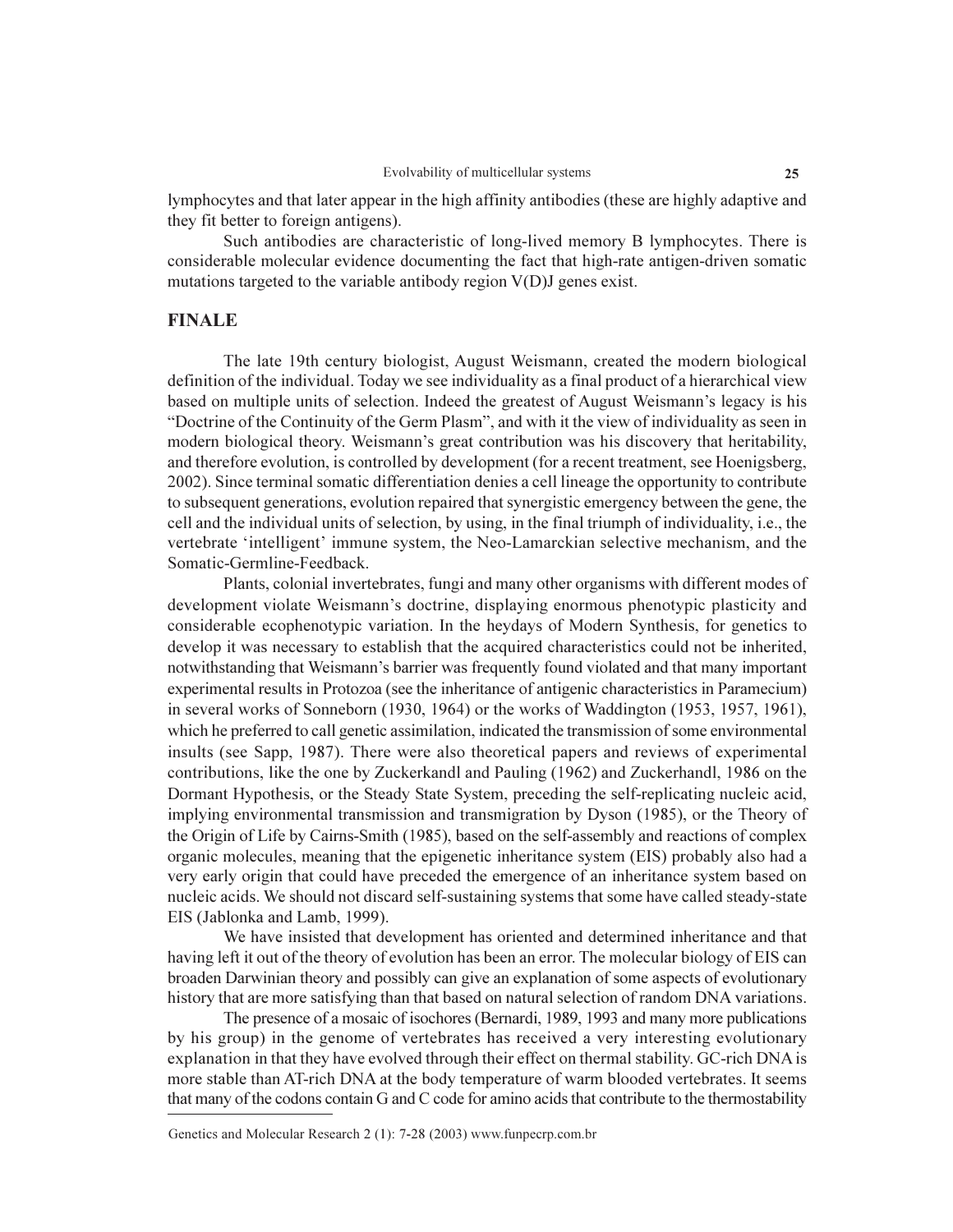of proteins. Therefore, it follows that natural selection in a perfect Darwinian process has favored AT to GC changes in the genes of functionally important proteins.

Nonrandom distribution of long interspersed repeated elements (LINE) or short interspersed repeated elements (SINE) is the result of a need for retrotransposons to accommodate them (Okada, 1991; Martin, 1991). For example, an AT-rich transposon will be found in AT-rich regions because it 'prefers' this region (the region is more 'hospitable' as it were to such a transposon). Just to show that it can be a matter of finding a nonconventional interpretation, Jablonka and Lamb (1999) have offered another angle: they say that rather than being tolerated or not by the regions into which they insert LINE, they have been important in bringing about stable repression of genes in the dark G bands. In other words, LINE could be sequences that facilitate the binding of proteins that repress gene activity (Martin, 1991). By so doing long-term repression may be easier when genes act in blocks rather than as single units. Thus, Jablonka and Lamb suggest that a need for stability and long-term epigenetic memory has determined the coding and noncoding DNA organization. Therefore, it is reasonable to state that environmental factors can directly influence DNA sequence divergence through their effects on chromatin structure. In what way does this happen? And when did it happen? Are we confronted with another case of conflicts between two units of selection, a gene as a unit of selection versus the individual unit of selection, as we have suggested for germinal configuration and somatic configuration in the vertebrate immune system? Then the role of the environment in evolution cannot be taken as only an instrument of selection. If Bernardi's isochores can resist this interpretation, then the environment can be an agent of variation as Sonneborn suspected many years ago.

The Modern Synthesis never generated a theory of ontogeny simply because it assumed that individuality was a fundamental assumption for genes to determine evolution in populations by simply changing frequencies. Therefore, the modern synthesis cannot be expected to explain how individuality evolved.

Coming back to the conventional nucleic acid world, theoretical biology has to admit that evolution is the history of transitions between different units of selection (Michod, 1997a,b, 1999). In this essay what we have is a series of transitions that probably started with 1) the origin of self-replicating molecules, 2) the fusions (some strong, others loose combinations) of autonomously replicating molecules into self-replicating complexes, 3) the incorporation of such complexes into elemental cells, and 4) the incorporation of many organelles capable of autonomous replication and many more transitions that led to the invention of sexuality and with it the origin of the species. Transitions were the instruments of general selection to solve conflicts between genes, at the first level of selection, between genes and their self-replicating complexes, between these and their consolidated higher units, between the latter and the cells with organelles capable of autonomous replication, etc. Bringing our hierarchical view to the embryo, there is the invention of the germline as a sequestered group of a few cells from the embryo, the stem cells as a new transition to solve conflicts between cells with terminal development, and involvement of the most important characteristic of metazoan development, the constant fight to survive massive invasions of pathogens, that not only debilitated individuals but also constituted the most potent selective mechanism to consolidate individuality. In the vertebrate immune system we have excellent examples of synergism between different units of selection: at the gene, at the cellular and at the level of the individual. Germline sequestration represents a particular form of synergism between the cell and the individual. Both, however,

Genetics and Molecular Research 2 (1): 7-28 (2003) www.funpecrp.com.br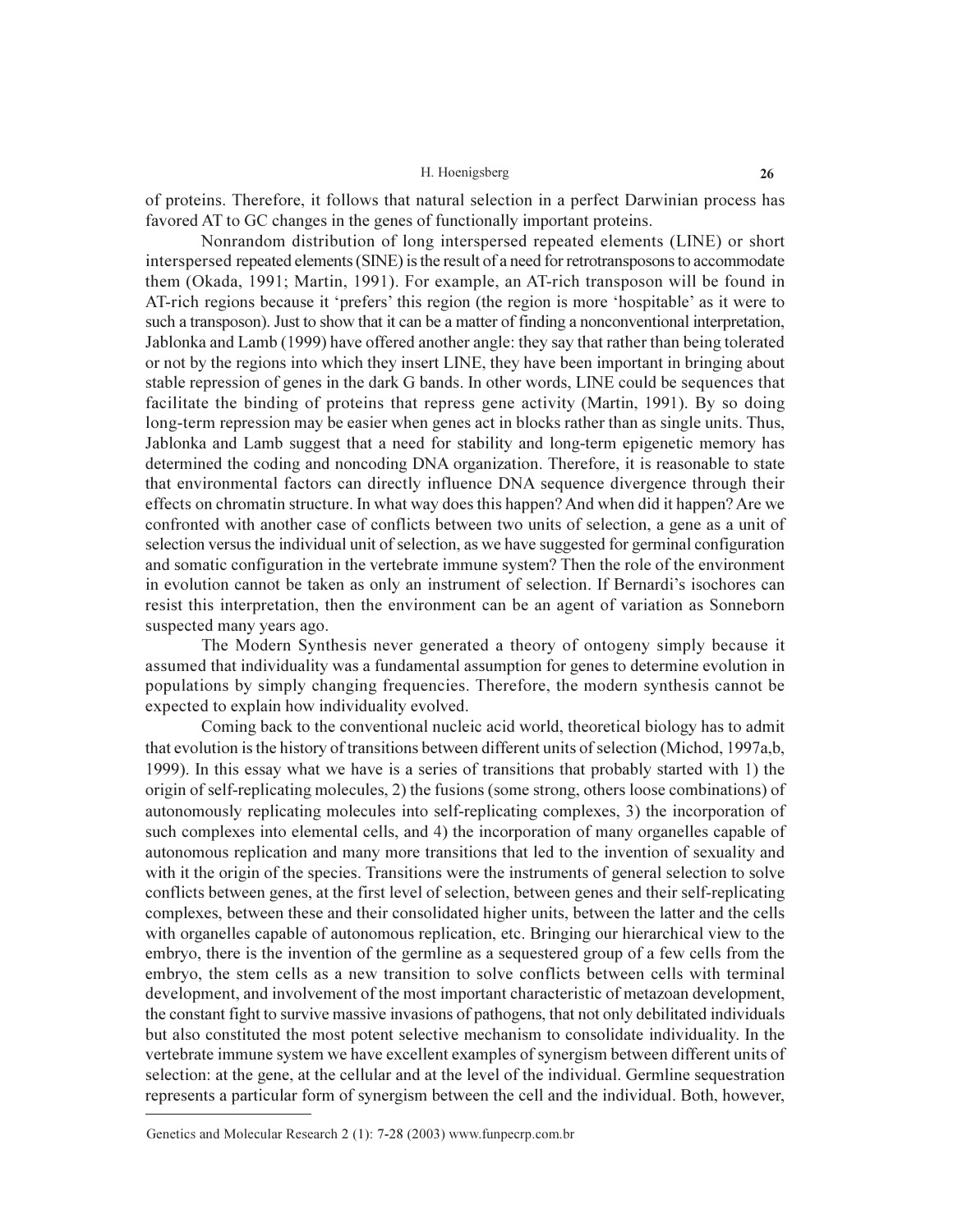have to be viable units of selection, and both can retain selfish adaptations at both levels of organization. Stephen Jay Gould, among a few others, has emphasized the role of synergism and conflicts in the interpretation of the evolution of certain biological phenomena. He has used sexuality as the model to present his point; we have used the vertebrate immune system as our model (notwithstanding Brent et al., 1981 and 1982 criticism of Steele's 1979 theory) but we have gone further, because we have used Darwinian Selection to paye the way to New-Lamarckism in order to explain how nature arrived at the triumph of individuality with the extraordinary contrivances to create a most 'intelligent' immune system.

We have missed many of the chapters of evolution by not merging genetics with development and by taking the modern synthesis as a dogmatic paradigm.

### **REFERENCES**

- Bachmann, M.F., Kalinke, U., Althage, A., Freer, G., Burkhart, C., Roost, H.-P., Aguet, M., Hengartner, H. and Zinkernagel, R.M. (1997). The role of antibody concentration and avidity in antiviral protection. Science 276: 2024-2027.
- Bernardi, G. (1989). The isochore organization of the human genome. Annu. Rev. Genet. 23: 637-661.
- **Bernardi, G.** (1993). The vertebrate genome: isochores and evolution. *Mol. Biol. Evol. 10*: 186-204.
- Blackstone, N.W. and Ellison, A.M. (1998). Metazoan development and levels of selection. Unpublished manuscript (cited by Richard E. Michod, Darwinian Dynamics, 1999, Princeton University Press, Princeton, NJ, USA).
- Blanden, R.V. and Steele, E.J. (1998). A unifying hypothesis for the molecular mechanism of somatic mutation and gene conversion in rearranged immunoglobulin variable genes. Immunol. Cell Biol. 76: 288-293.
- **Bonner, J.T.** (1988). The Evolution of Complexity. Princeton University Press, Princeton, NJ, USA. Brent, L., Rayfield, L.S., Chandler, P., Fierz, W., Medawar, P.B. and Simpson, E. (1981). Supposed Lamarckian inheritance of immunological tolerance. Nature 290: 508-512.
- Brent, L., Chandler, P., Fierz, W., Medawar, P.B., Rayfield, L.S. and Simpson, E. (1982). Further studies on supposed Lamarckian inheritance of immunological tolerance. Nature 295: 242-244.
- Buss, L.W. (1987). The Evolution of Individuality. Princeton University Press, Princeton, NJ, USA.
- Cairns-Smith, A.G. (1985). Seven Clues to the Origin of Life. Cambridge University Press, Cambridge, MA, USA.
- Campbell, R.D. (1983). Identifying Hydra species. In: Hydra: Research Methods (Lenhoff, H.M., ed.). Plenum Publishing Corporation, New York, NY, USA, pp. 19-28.
- Chen, C., Nagy, Z., Prak, E.I. and Weigert, M. (1995). Immunoglobulin heavy chain gene replacement: A mechanism of receptor editing. Immunology 3: 747-755.
- Dawkins, R. (1976). The Selfish Gene. Oxford University Press, Oxford, England.
- Dyson, F.J. (1985). Origins of Life. Cambridge University Press, Cambridge, MA, USA.
- Eigen, M. and Schuster, P. (1979). The Hypercycle, a Principle of Natural Self-Organization. Springer-Verlag, Berlin, Germany.
- Ewer, R.F. (1948). A review of the Hydridae and two new species from Natal. Proc. Zool. Soc. Lond. 118: 226-244.
- Gerhart, J. and Kirschner, M. (1997). Cells, Embryos, and Evolution. Blackwell Scientific Publications, Cambridge, MA, USA.
- Giordano, R., Magnano, A.R., Zaccagnini, G., Pittoggi, C., Moscufo, N., Lorenzini, R. and Spadafora, C. (2000). Reverse transcriptase activity in mature spermatozoa of mouse. J. Cell Biol. 148: 1107-1113.
- **Godelle, B. and Reboud, X.** (1995). Why are organelles uniparentally inherited? *Proc. R. Soc. Lond. Ser. B.* Biol. Sci. 259: 27-33.
- Grayson, R.F. (1971). The freshwater Hydra of Europe. I. A review of the European species. Arch. Hydrobiol. 68:436-449.
- Hoekstra, R.F. (1990). Evolution of uniparental inheritance of cytoplasmic DNA. In: Organizational Constraints on the Dynamics of Evolution (Maynard Smith, J. and Vida, G., eds.). Manchester University Press, New York, NY, USA, pp. 269-278.
- Hoenigsberg, H.F. (2002). The future of selection: individuality, the twin legacies of Lamarck & Darwin. Genet. Mol. Res. 1:39-50.
- Jablonka, E. and Lamb, M.J. (1999). Epigenetic Inheritance and Evolution. Oxford University Press, Oxford, England.
- **Landman, O.E.** (1991). The inheritance of acquired characteristic. Annu. Rev. Genet. 25: 1-20.
- Langman, R.E. and Cohn, M. (1987). The E-T (Elephant-Tadpole) paradox necessitates the concept of a unit

Genetics and Molecular Research 2 (1): 7-28 (2003) www.funpecrp.com.br